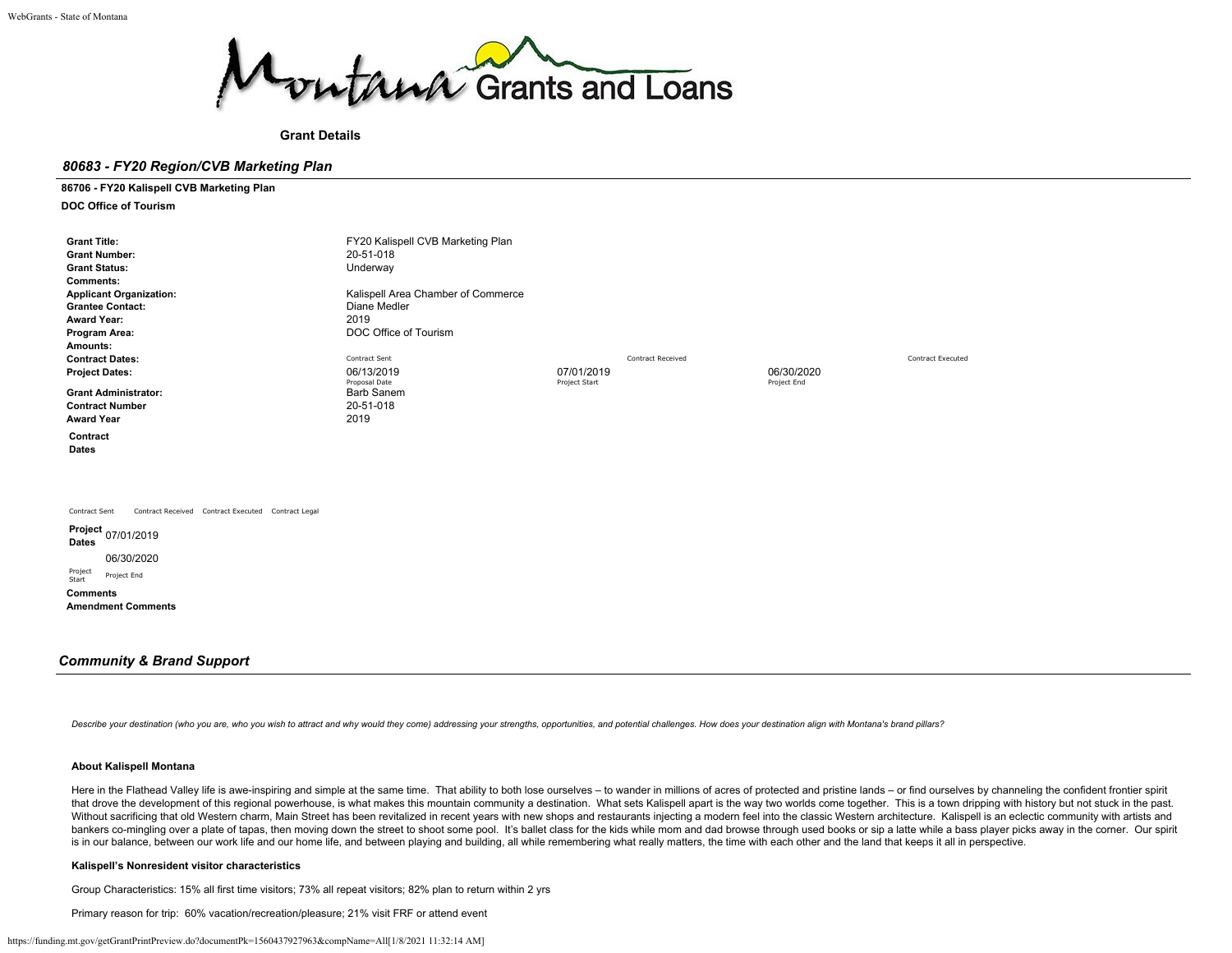If on vacation, attracted for: GNP, mountains, family/friends, open space

Sites visited on trip: GNP, Flathead Lake state parks, YNP, other MT state parks; Natl Bison Range

Top activities: scenic driving, day hiking, wildlife watching, photography, visiting historical sites, shopping, camping, breweries, museums, Indian reservations, farmers markets, and attending festivals/events.

Residency of origin: WA, ID, Alberta, CO, WI, MN, IL, OH, CA, OR

Age groups represented: 36% - 55-65 years; 33% - 65-74 years; 20% - 35-44 years; 19% 45-54 yrs

(Source: ITRR 2018 Quarterly Non-Resident Survey – spent at least one night in Kalispell)

# **Expenditure Data**

Non Resident visitors spent \$530M in Flathead County during 2017.

#### **Destination Facts**

Number of lodging properties in Kalispell: 22

Increased hotel room inventory in the Flathead Valley: 595 new guest rooms since 2016  $(2016 = 325; 2018 = 186; 2019 = 84)$ 

Glacier National Park: 2.96M recreational visitors in 2018. Non-peak monthly increases: Mar +13%; May +9.7%; Sep +11.7%; Oct +8.9%; Nov +32.5%; Dec +41.6%.

Kalispell's Glacier Park International Airport (FCA) is served by five major airlines - Alaska, Allegiant, America, Delta, United - which fly to 13 cities (some seasonal).

- New flights secured for 2019: non-stop service to Dallas, Chicago, Los Angeles, Phoenix/Mesa
- 2018 307,076 enplaned passengers, a 14% increase

Intl travel: 110 tour operators offer product in Kalispell. Over 5,000 estimated room nights and \$1.4M in spending generated from Intl Travelers in Kalispell. (Source: 2017 RMI, T.R.I.P. report)

FVCC One Campaign: \$18M of new construction for new library, student center and performance/athletic facility.

Kalispell Core and Rail Redevelopment: project creates a rail-served industrial park on the outskirts of Kalispell, builds a beautiful new linear park with biking and walking trails in the downtown core, and opens up the C historic downtown to vast business opportunities.

#### **Kalispell Strengths**

Increased availability of non-stop flight destinations to Kalispell due to efforts by the business and tourism community and Glacier AERO.

Energized community: Kalispell area was named the third-fastest growing micropolitan community in the nation for the second year in a row. A strong economy leveraged by tourism, manufacturing, retail and health care.

Core area and rail project: committed City and other stakeholder groups

Annual destination events that increase visitations: Montana Spartan Race, Montana Indoor Soccer Championship, Skijoring at Rebecca Farm, The Event at Rebecca Farm, Three Blind Refs

Well-preserved cultural offerings: Conrad Mansion Museum, Hockaday Museum of Art, The Museum at Central School

State Parks: Kalispell is surrounded by eleven state parks providing trails, activities, interpretative visitor services, and water-based activities.

Montana's iconic natural landmarks located in Kalispell's backyard: 32 miles from the entrance to Glacier National Park, 10 miles to Flathead Lake, surrounded by 2M acres of Flathead National Forest.

#### **Kalispell Challenges**

Weather conditions that are deviating from historical patterns pose a challenge when promoting outdoor recreation and outdoor events that rely on certain weather conditions. Changes in water temperatures impact fisheries a based activities. The impact of national media headlines around wildfires in GNP, as well as the wildfire smoke from surrounding states is impacting visitations to our area.

Aquatic Invasive Species post a threat to the Flathead basin waterways. The impact to Montana from zebra mussels alone is estimated at \$234M in mitigation costs and lost revenue. (Source: Flathead Lake Biological Station)

Availability of Short Term Rentals (Airbnb, VRBO) continues to increase in Kalispell and Flathead County impacting the occupancy and ADR at traditional lodging properties.

Canada is a primary market for northwest Montana noted mostly in visitations for shopping and recreation as well as real estate investments. Alberta's economic momentum in 2018 was impacted by the discount on Alberta's oil widened to record levels impacting jobs and available discretionary income for Alberta's residents for travel. Alberta economy is forecasted to grow 1.6% in 2019. The 2018-2019 9-month exchange rate was stated at 76.6 cent than 2017-2018. (Source: Treasury Board and Finance, Government of Alberta, 2018-19 Q3 Fiscal Update and Economic Statement)

Potential increase in fuel tax to commercial airports (Montana legislation) challenging our ability to attract new carriers and flights.

# **Kalispell Opportunities**

Destination and product development: The increased number of sports and conference and event facilities being developed within our competitive set highlights the need for Kalispell to prioritize the expansion of venues and assets.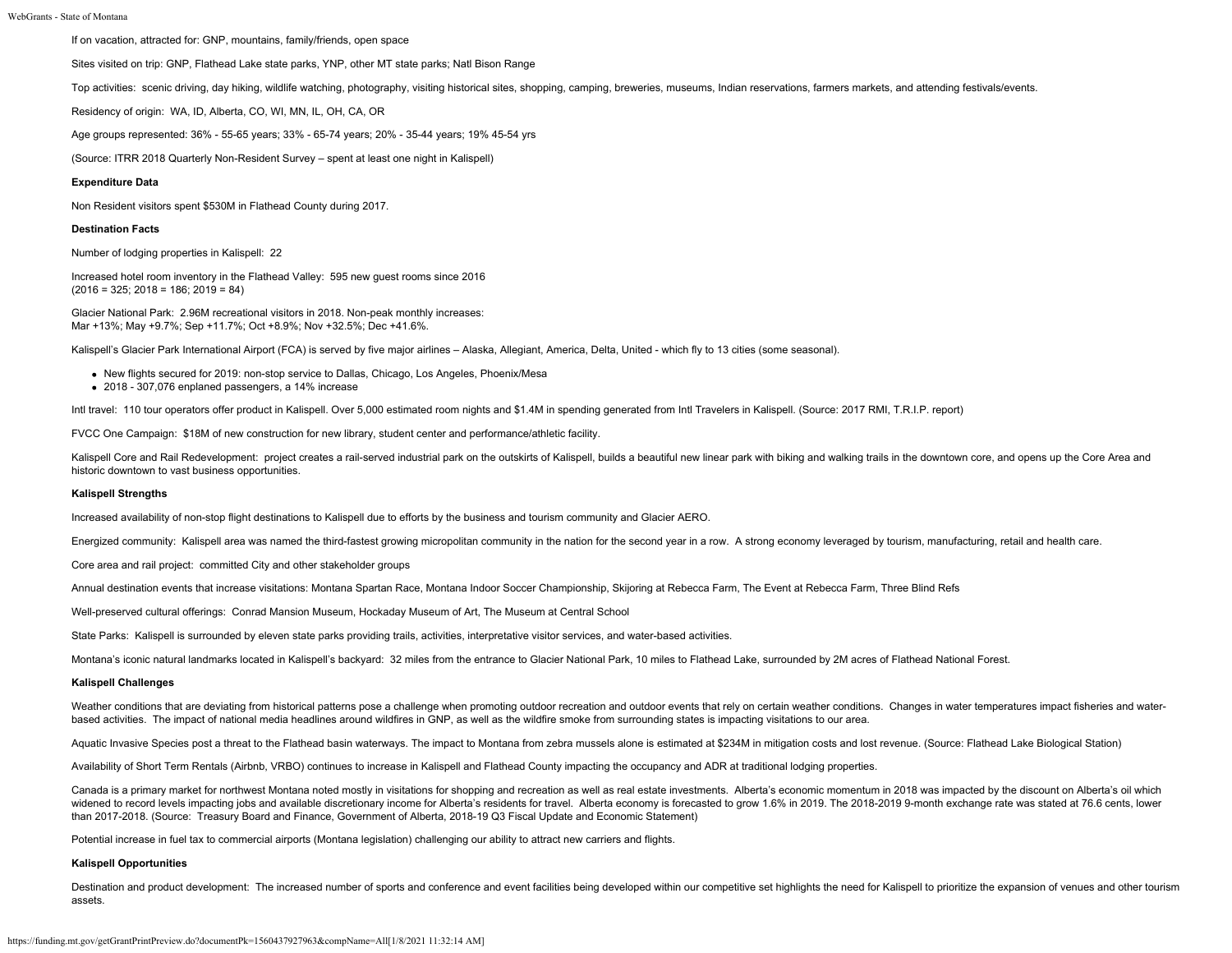Environment: The natural environment is the cornerstone of Kalispell and its tie to agriculture and recreation. Discover Kalispell's commitment to being a steward of our resources will be integrated in our communication an strategy and our alliances and partnerships with area non-profits and eco-conscious businesses.

Increased average annual occupancy: Glacier National Park and Glacier Park International Airport saw increased visitations in 2018 during the shoulder and winter months. Discover Kalispell strategy serves to increase the g and corporate visitations to help smooth out the seasonality of occupancy and ADR.

Positioning and branding: Discover Kalispell recently completed a destination tourism strategy plan which defines a broader and more differentiated positioning of Kalispell and our customer's loyalty. The identified strate steps from the plan will be implemented during FY20.

Enhanced consumer trip planning tools: DiscoverKalispell.com executed a direct booking engine in FY19. That trip planning tool will be expanded to enable engaged travelers to seamlessly book lodging and activity packages.

#### **The Montana Brand and Kalispell**

Kalispell fits perfectly with the Montana Brand enabling Discover Kalispell to work cooperatively with the Montana Office of Tourism and Business Development and other region and CVB partners.

More spectacular unspoiled nature: Kalispell is surrounded by 10 mountain ranges, a national park, two national forests, one wilderness area, and the largest freshwater lake in the west.

*Vibrant and charming small town:* A vibrant downtown that merges historical charm with contemporary culture.

Breathtaking experiences by day, relaxing hospitality at night: Making waves on Flathead Lake, rafting the Middle Fork, cycling the Going-To-The-Sun road, exploring 'The Bob', or viewing fall's dramatic transformation in t National Forest. However you choose to spend the daylight hours, your evenings will be full of hearty food and homey accommodations in Kalispell.

#### **Describe your destination.**

#### **The Travel Decision Process**

Top reasons to travel: see new cultures and customs, experience the outdoors, conquer new adventures, have time to think and reflect, create memories with friends and family. Whatever the reason and wherever you decide to trip planning cycle is not always a linear path and includes several different stages.

During a traveler's quest for a one-of-a-kind trip they will encounter a 'whole world' of options. Montana in general and Kalispell specifically, are not necessarily top-of-mind destinations. To be part of a traveler's con understanding the visitor that would be attracted to our destination and the travel resources influencing their choices. Several studies have been conducted to gain insight into leisure travel intentions, motivators and de the knowledge that American's don't take the vacation time they have earned. A study highlighted in USTravel.org shows these top motivation factors by gender: (see attachment)

Several factors can attribute to the catalyst to decide to plan a trip such as a desire for escape, rest, adventure or social interaction. An effective destination marketing campaign captures the attention of that motivate

# *Stage 1: Inspiration – Dreaming*

During the first stage of the planning cycle, travelers are gathering ideas and inspiration. This is when the traveler either decides the type of trip they are interested in, or researches destinations that fit the trip ty and availability of personal finances to travel will impact the destination and type of trip chosen. Airfare and distance to travel to and within Montana may impact the decision to select Montana. Consumers are checking an websites before they click 'book' making it harder for a destination to get noticed. (Expedia Travel Group)

Messages: Speak to the desire for a trip that includes a mountain community, outdoor recreation, relaxation, friendly-small town feel, and free-spirit adventure while also addressing safety, availability of modern comforts perceptions of Montana being difficult to access, Include messaging in our promotions that shows the affordability of a Montana vacation once they arrive and the unique experiences and memories they'll receive (Glacier Nat Flathead Lake). Highlight family-friendly events and activities. Tell an inspiring story of what makes our community special. Most travelers are also considering the trip in the inspiration stage and the budget continues t influence throughout the planning cycle.

#### **Tools:**

- Destination websites discoverkalispell, visitmt, glaciermt  $\bullet$
- Targeted content and search marketing  $\bullet$
- Discover Kalispell social media channels  $\bullet$
- Blogs, articles, and inspiring photos & videos demonstrate the unique Kalispell culture  $\bullet$
- Sponsored content in targeting and retargeting campaigns  $\bullet$
- Emarketing to loyal fans keep followers engaged  $\bullet$
- Travel shows 1:1 conversations with potential travelers in key markets  $\bullet$
- Earned media/WOM let others tell your story

# *Stage 2: Orientation – Planning*

The second stage of the trip planning cycle revolves around orientating themselves to the selected destination or trip type - planning their memorable moments. This stage includes deciding the dates of travel, learning abo activities, events, historical, cultural and natural attractions, and setting the trip budget.

Messages: Highlight the diverse events and activities, downtown Kalispell, variety of dining choices, locally-made products, and suggested outdoor itineraries. Soften the perception that they will be isolated (being withou amenities) and the perceived challenges of harsh weather. Highlight local food, craft beverage scene, arts and culture, recreation, and natural resources.

**Tools:**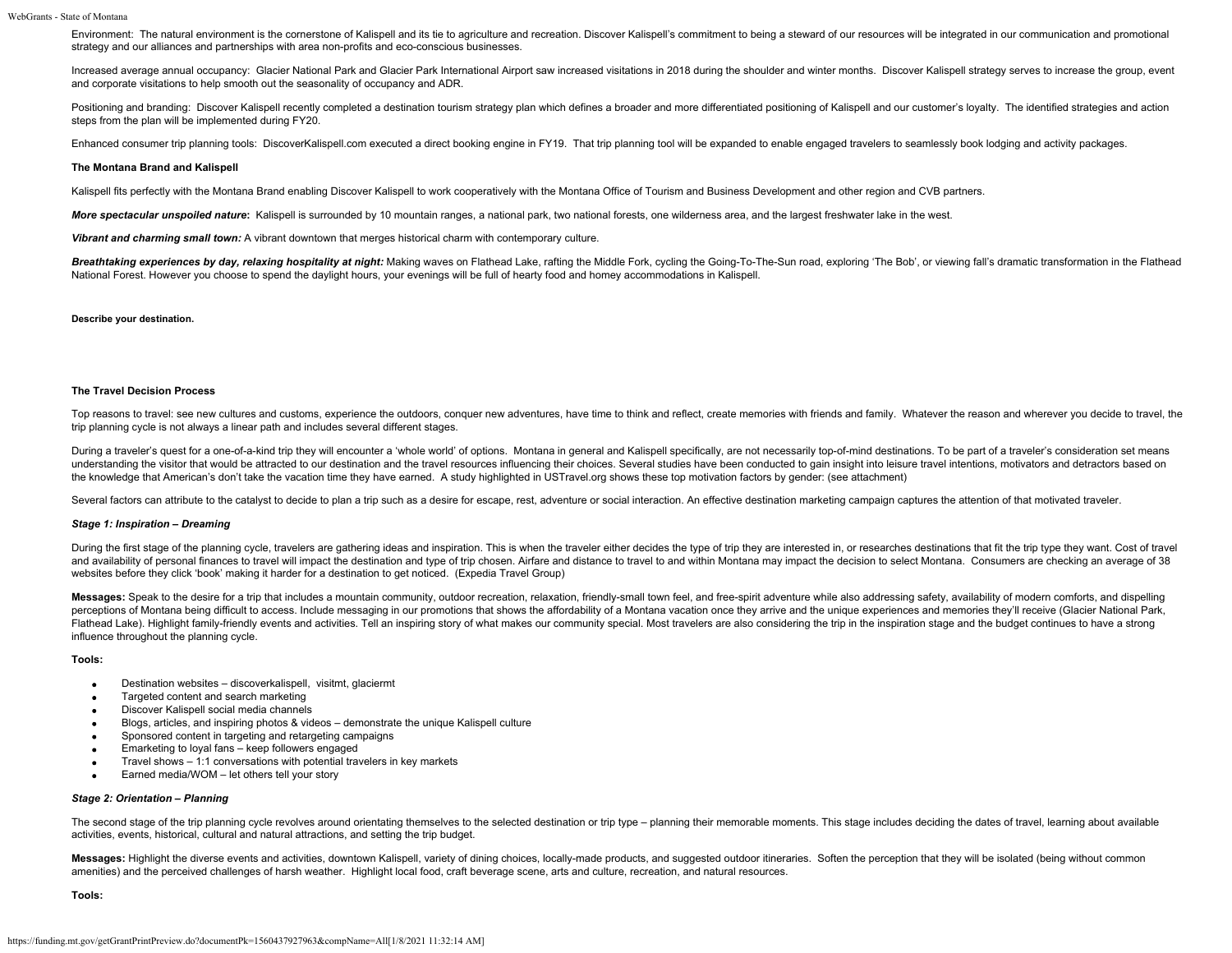WebGrants - State of Montana

Website – Discoverkalispell.com

- Consumer reviews and ratings on travel platforms  $\bullet$
- Be present on popular travel sites
- Strong call to action in all content  $\bullet$
- Customized content for emarketing database  $\bullet$
- Local events calendars  $\bullet$
- Video to highlight events and activities so they can imagine themselves in the picture  $\bullet$
- Checklists to incentivize trip planning i.e. 10 day-hikes within 30 minutes of Kalispell

# *Stage 3: Facilitation – Booking*

Third stage includes making specific plans: booking activities and tours, making reservations for transportation and lodging, checking weather predictions. Travelers do their homework when deciding how to spend the moments These 'hyper-informed' consumers have amped their consumption of content across various media and devices.

Messages: Travelers are interested and motivated but probably have not finalized trip plans. To not lose them to another destination, make it easy for them to book. Connect travelers with hotels and activity providers, hig during their travel dates, promote activities outside of Glacier National Park to extend the trip, and make the transaction as smooth and seamless as possible.

### **Tools:**

- $\bullet$ Mobile-friendly website
- Lodging booking engine on DiscoverKalispell.com  $\bullet$
- Lodging and activity discount packages on DiscoverKalispell.com  $\bullet$
- Reliable sources for questions VIC, travel guide, response to questions posted on social media
- Season-specific and niche activity content on website and social media  $\bullet$
- Links to a variety of maps on DiscoverKalispell.com  $\bullet$
- Resources i.e. list of boat rentals and guided tours on Flathead Lake with complete contact info  $\bullet$
- Visitor Information Center that's open year-round

### *Stage 4: The Experience*

Travelers rely on mobile to get their bearings once arriving at a destination. Once they are here, a destination and other tourism businesses need to be present with resources on websites, apps, and social media, including a way to tap into local knowledge.

### *Stage 5: Sharing*

Hopefully you've created loyal fans to your destination and they'll be sharing trip photos on social media and telling stories about their adventures at the next party and family gathering.

*Back to Stage 1* with the next traveler

**Optional: Include attachments here** [About Discover Kalispell.pdf](https://funding.mt.gov/fileDownload.jsp?filename=1556316160989_About+Discover+Kalispell.pdf)

*a. Define your target markets (demographic, geopgraphic and psychographic).*

### **Leisure – Consumer Travel Segment**

Kalispell is a mountain destination community attractive to travelers for its friendly/small town feel, community vibe and mindset, family-friendly accommodations and activities, affordability not found in a resort mountai proximity to iconic outdoor recreation including Glacier National Park.

Consumer segment high potential visitors include family travelers, active matures, outdoor recreation seekers, adventure motorcyclists, arts and culture enthusiasts, and sports event attendees.

• Adventure motorcyclists take multiple trips per year and have a median age of 46. They spend nearly \$110 per day in Montana, mostly on restaurants and bars followed by lodging. Average length of stay is 2.45 nights. Pref routes are scenic routes and designated scenic byway/highway of which Kalispell and NW Montana has several options. (ITRR Motorcycle Touring in Montana: A Market Analysis, 2019)

Key Geographical Markets are Washington, California (Los Angeles), Illinois (Chicago), and Alberta. Year-round promotions are targeted to Los Angeles, Chicago, Seattle, Spokane/CDA, and Calgary. Seasonal highlights are foc the drive markets of Spokane/CDA, Seattle, Calgary, and Lethbridge.

# **Sports and Events Segment**

Discover Kalispell has created and organized major destination events since 2012. While this continues to be a key strategy in FY20 the Discover Kalispell grant program will be expanded to provide increased support for eve tourism assets produced by community organizations.

- In 2018 and 2019 a partnership with Flathead Soccer Club enabled Kalispell to host major soccer events providing measurable visitations in early June, expanding the peak season increased occupancy.
- Discover Kalispell supports local academic leadership to bring state-wide tournaments and events to Kalispell.
- In FY19 Discover Kalispell supported organizers to host a large tribal event, as well as a variety of conference events, press media events, and community events that enhance the vibrancy of downtown.

# **Groups/Meetings & Conventions Segment**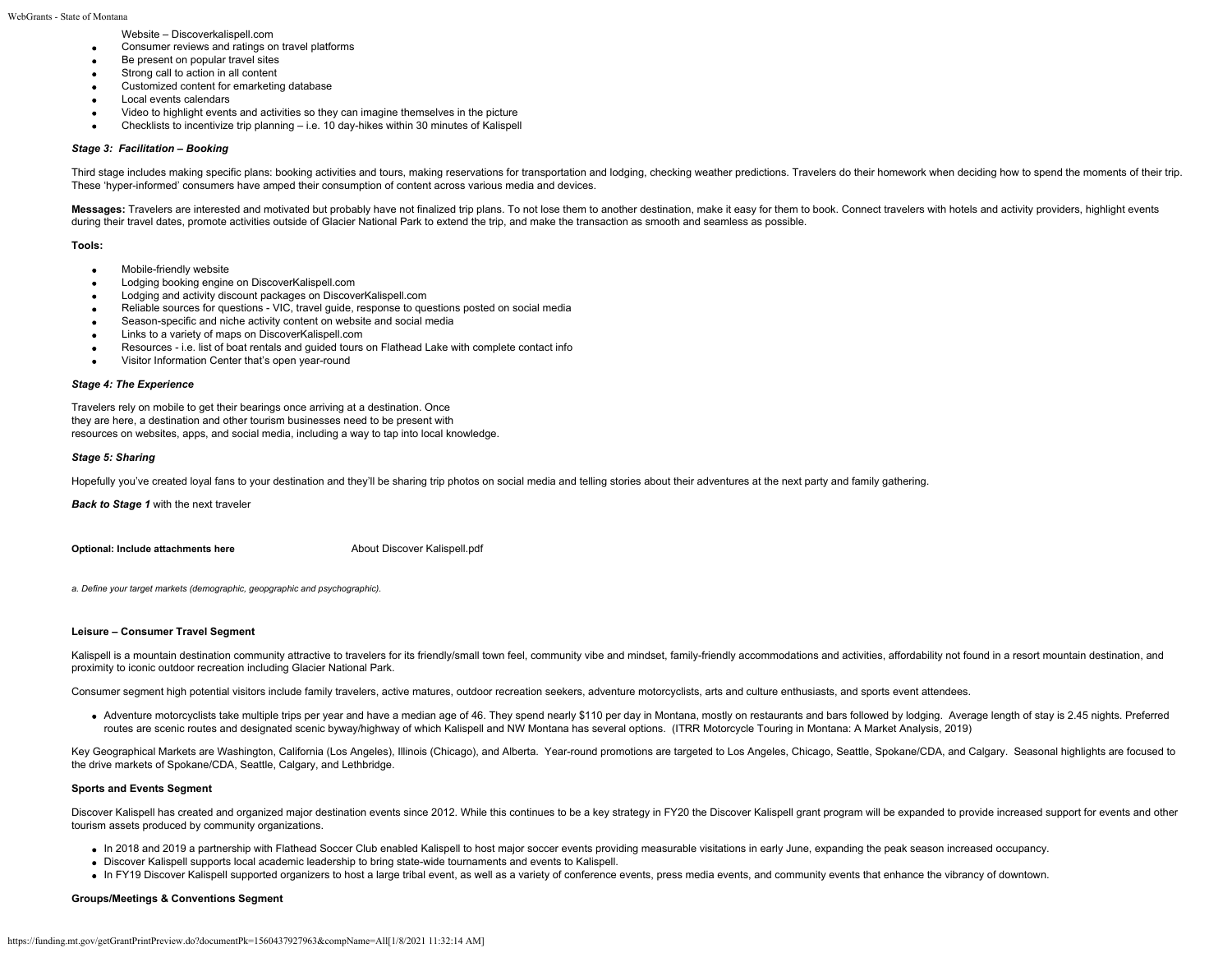Kalispell has twenty two TBID hotels and ranges from 6 rooms to 170 rooms per property for a total of 1,946 rooms in market. My Place, opening June 2019 is a limited service hotel with 84 rooms (included in the total). Lar properties in Kalispell include Hilton brands, Best Western, Radisson, Holiday Inn, LaQuinta, Marriott and Red Lion.

- Groups of 10-500 can be comfortably and adequately accommodated in Kalispell. The most common group size is 50-150.
- The two largest convention hotels can accommodate up to 280 rooms per night and have over 26,000 square feet of meeting space.
- Larger groups that require more meeting space can be easily arranged between the two convention hotels, with the efforts of the sales team, meeting coordinator and Discover Kalispell. Many affordable options for overflow are located close to the convention hotels.
- Along with the convention hotel space there are numerous unique venues in Downtown Kalispell that also serve as part of Kalispell's cultural assets.

Destination choices are important to meeting planners to promote the maximum attendance. Trends by Benchmark and Social tables indicate that unique and purposeful experiences rank high on attendee preference. Groups are se post conference-hour adventures, pre and post excursions, and attendees want planners to provide meaningful teambuilding activities during the meetings according to Meetings Today Trends survey.

M&C Key Segment: Association continues to be a strong market for Kalispell. It has been the most reliable and dependable market largely due to the predictability of the rotation process, number of members and bylaws for st regional and national.

Kalispell area was named the third-fastest growing micropolitan community in the nation for the second year in a row. Health care expansion, manufacturing and tourism continue growing at a rapid pace for the Flathead Valle professionals find it important to network with like-minded associates, to be a voice and advocate in their industry, and be exposed to industry trends. Joining associations helps provide them with a competitive edge, give as a resource to the organization.

M&C Geographical Market: Discover Kalispell has steadily been growing awareness and building relationships with planners in the Puget Sound area and will build on that momentum. Seattle is the closest major U.S. city to Ka Other cities in the Puget Sound region include Tacoma, Olympia and Everett, Washington.

In addition to only being an eight hour drive from Seattle, Glacier Park International Airport offers three direct flights out of Kalispell daily and Amtrak train services from Whitefish. Seattle is often considered a regi association conferences because of the proximity to the airport, city amenities and coastal scenery. Kalispell offers the close proximity and city amenities however the differences are our mountainous scenery, friendly com abundance of outdoor activities and all at a reduced out-of-pocket expense.

Discover Kalispell attends trade shows that target Pacific Northwest meeting planners such as Connect. Smart Meetings and MPI. Previous attendance at these shows has given Discover Kalispell the opportunity to retain engag with those planners through our quarterly M & C E-news and annual FAM trips. Small Market meetings fits Discover Kalispell's critieria for both meeting size and the variety of planners. A new show for Discover Kalispell in Cascadia which focusues on the Pacific Northwest meeting planners and has educational programs for both planners and suppliers.

Referral Program: The Bring it Home campaign is a referral program in its fourth year. It has proved to be successful in bringing in conventions of up to 500 attendees. Locals receive a \$10 gift card for every meeting or g they give. Our local professionals are passionate about where they live and relieved there are resources like the Discover Kalispell that can help support the group, both financially and as boots-on-the-ground assistance. Chamber of Commerce continues to be a strong resource for Discover Kalispell with their membership of over 700 businesses and associations. We are able to market the Bring it Home program, educate our community about Disco Kalispell's services through luncheons, newsletters and chamber staff.

Market Segment Occupancy Report: The majority of Kalispell's TBID hotels provide monthly market segment occupancy data. The segments include Corporate, Events, Government, Group, Tours and Transient/Leisure. Discover Kalispell compiles the information and utilizes the statistics for market strategy direction and keeping apprised of Kalispell trends. For example, during FY17 the average corporate segment occupancy was 14% of total and i increased to 19% with increases noted in all quarters from the reporting hotels. This is contributed to the retail, corporate and highway construction occurring in the Flathead Valley. Higher transient occupancy was noted and group percentages were higher compared year over year, providing compression to non-conference hotels. Discover Kalispell uses the report to closely monitor the tour group numbers with anticipation of steady growth as the hosting International Roundup and increased promotional efforts to domestic and international tour operators. (see attachment)

# **Communication to Key Market Segments**

Discover Kalispell utilizes monthly, quarterly and annual campaigns to promote Kalispell as a travel destination and to promote the professional services provided through Discover Kalispell for meeting planners and tour op

Content marketing campaigns are ongoing through social media, search ads, website marketing, and travel guide promotion. Seasonal campaigns promote shoulder season events and local experiences.

Attendance at consumer travel shows in the Calgary, Spokane and other markets generate new followers and provide means to continue engagement with existing followers.

Discover Kalispell is an integral part of community conversations to keep stakeholders and residents informed about tourism-related activities and the importance tourism plays in the local quality of life and to be an advo of resources.

Quarterly e-news campaigns are sent to Discover Kalispell's consumer database, a targeted meeting planner database, and a tour operator database of domestic and international tour operators. Each newsletter has audience sp content and images.

The convention hotels and meeting room stats are featured in a downloadable Kalispell Meeting Guide along with group specific information. The website provides a link to lodging packages associated with Kalispell conventio and group rates, and the Meetings & Group section expands on services, unique venues, and group meal planning.

Discover Kalispell continues to educate the local business community and tourism stakeholders on the economic impact attained through meetings and group business and this is achieved through presentations, monthly newslett incentives to refer a meetings and conventions through the Bring it Home Campaign.

*b. What are your emerging markets?*

## **Leisure – Consumer Travel Segment**

Emerging markets: Based on new non-stop flights to Kalispell, an emerging market for FY20 is Texas (Dallas). Additionally, FIT group travel is a key market segment enhanced by Discover Kalispell's tour operator and supplier promotions and partnerships with RMI and MOTBD.

Kalispell's Glacier Park International Airport is served by five major airlines which fly to 13 major cities (some seasonal).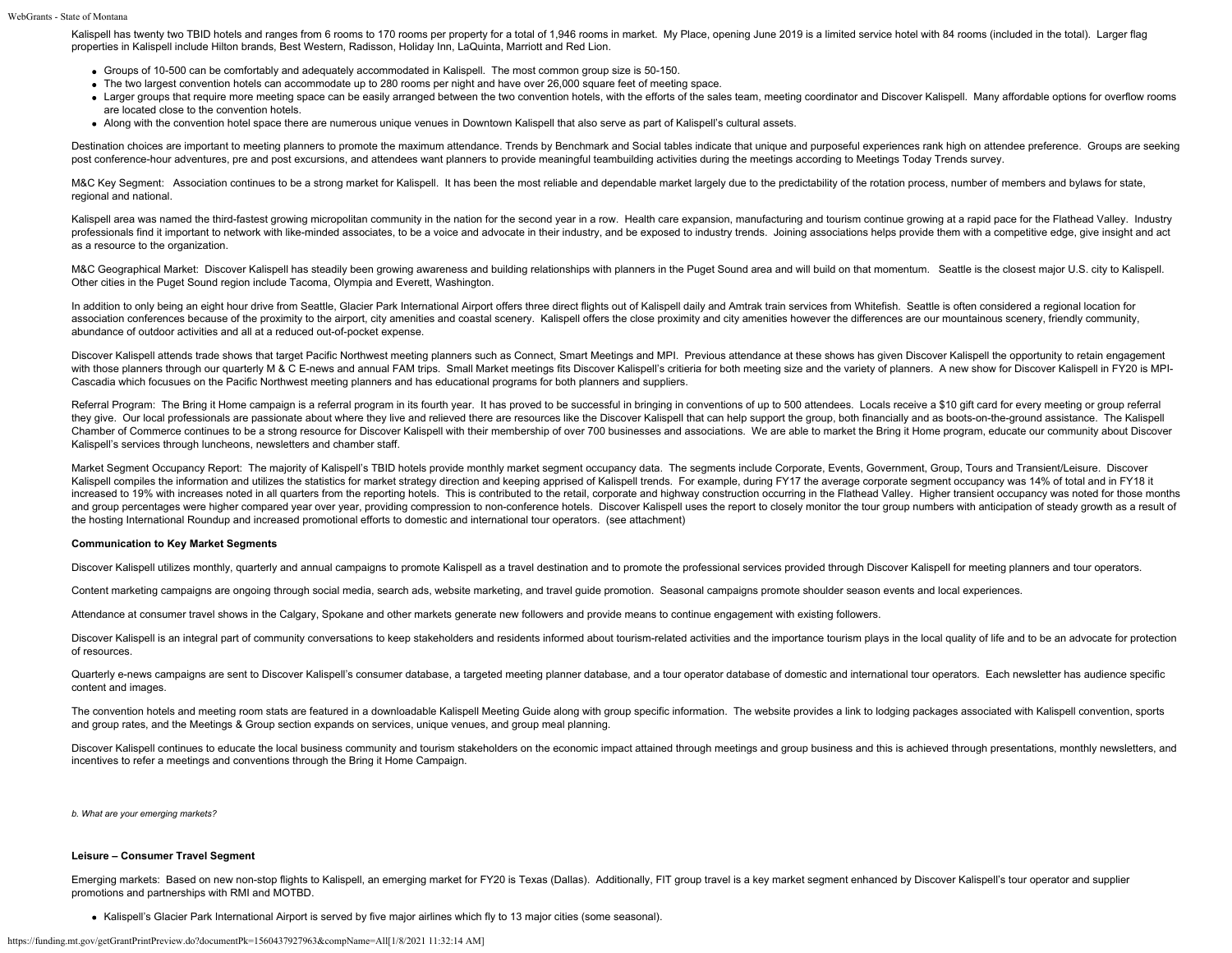## **Tours Groups Segment - Domestic and International**

Kalispell has the right elements, affordability and unique experiences to attract domestic, regional and international tour companies, as well as clubs and specific interest hobby groups. Discover Kalispell will seek out t domestic and international and clubs that focus on history, culture and local signature events.

Kalispell hosted the 2018 International Roundup in April (IRU). It brought in over 40 tour operators to experience Kalispell first-hand. The event had not been held in our area in over 20 years and the likelihood of hostin come around for another 20 years due to the rotation process between states and cities. The Montana Office of Tourism & Business Development contracts with Rocky Mountain International (RMI), which is the organization resp for IRU. They specialize in international tourism marketing and PR. RMI works with Montana, Wyoming, Idaho, North and South Dakota. The countries that market this region are United Kingdom, Germany, Australia, France, Ital Benelux and Nordic and they all have a RMI representative in each country.

Discover Kalispell markets to the group travel segment through tour operator media outlets and attending industry shows including IRU, International Roundup, and IPW, International Pow Wow, in cooperation with MOTBD and ot CVB's and regions.

**Optional: Include attachments here.** [The Travel Decision Process.pdf](https://funding.mt.gov/fileDownload.jsp?filename=1556316160980_The+Travel+Decision+Process.pdf)

*c. What research supports your target marketing?*

# **Destination Marketing Industry Trends**

Content – authentic and engaging content – is the strongest tool for a DMO to build engagement, advocacy, and positive word of mouth recommendations. The key to engaging content is telling a story about your destination an culture. The trends to watch when creating a content marketing strategy include:

- 1. IGTV and Instagram (IG) Stories: IG stories launched in 2016 and have grown 11 times faster than standard Feed posts, and comprise 47% of all IG content by major brands (Block Party via Destination Think). The introduct IGTV switches a user's feed from square images to full-screen vertical video. It is stated that 'Stories will soon outperform the traditional news feeds of FB and IG in terms of engagement and growth' (Destination Think, 1
- 2. Changing algorithms: social media platforms change their algorithms all the time. DMO's need to consider a strategy that diversifies your channels and focuses on your organization's goals for that platform. Facebook has more about quantity and commercialization rather than a place to connect with friends and family. Viewership has slowed in recent years while its ad revenue jumped by 42%. (Entrepreneur.com, Why social media has become so *toxic and what to look for next*)
- 3. Influencers: Not all influencers are created equal and can be difficult to determine who is a high-quality influencer that will get your content out to your target market.
- 4. If the locals are supporting tourism and behind what the DMO is doing then it is effective to involve locals in marketing campaigns to effectively convey the culture and vibe of the destination.
- 5. Search engine optimization and search marketing are more important than ever. When beginning to research a trip, 48% of North Americans use a search engine to conduct the initial search. Additionally more than half of t under 34 use a general search engine to check lodging prices and find the best deal. (Hearst Bay Area Blog, 7 Tourism Marketing Trends Evolving in 2019). A strong content marketing strategy should go across all platforms a include SEO/SEM marketing.

Real-time optimization of campaigns should be an integral aspect of marketing campaigns on any platform. Understanding your audience, targeting, testing, adjusting, retargeting are a continual process during any campaign. and content crosses all platforms, tying your brand and message together seamlessly the entire way down the funnel.

The Travel Trends Report of 2019 by TrekkSoft highlights top trends for tour operators:

- 1. Last minute bookings are increasing: 'Bookings are generally made 13 days in advance. On mobile, this window narrows to just 5 days.
- 2. Advanced booking is preferred for multi-day tours. The report highlights a shift with multi-tours and activities being booked further in advance as a preferred option for travelers.
- 3. Travelers are visiting new destinations: 22% of participants of the survey have seen a visible increase of visitors from new destinations.
- 4. Requesting new experiences. Tour operators are receiving requests for unique, once-in-a-lifetime experiences, mostly common amongst millennials. Ecological and educational tours are also in demands.
- 5. Local history and culture experiences including walking tours continue to be a popular offering.

Destinations Analysts surveyed 831 meeting planners that represent a full spectrum of meeting and event planners with experience in a variety of industries, including corporate (42.4%), national/international association ( state/regional association (26.8%) and third party planners (25.6%), as well as those who regularly plan city-wides and those solely focused on self-contained meetings (44.9%).

Top five most important components in measuring the success of a meeting or event, and the type of planned who rated them the highest:

- 1. Attendee satisfaction Corporate Planners
- 2. Number of attendee registrations Association Planners
- 3. Client Satisfaction -Self Contained Planners
- 4. Overall meeting experience -Self Contained Planners
- 5. Achieving meeting goals Self Contained Planners

Top 5 most important attributes for a meeting location and the type of planner that rated the value the highest:

- 1. Geographic location -Self Contained Planners
- 2. Meeting facilities –Third Party Planners
- 3. Hotels-quality Third Party Planners
- 4. Hotels-rates Citywide Planners
- 5. Overall cost of holding meeting in destination Association Planner

While a CVB's role in the meetings process is largely described as a "one-stop shop" for destination expertise, there is notable lack of specific knowledge of the many services a CVB provides.

Top five most important services that a CVB provides for mid-sized meetings and the planner that perceived them to be the most value:

1. Printed destination guidebooks for attendees - Association Planner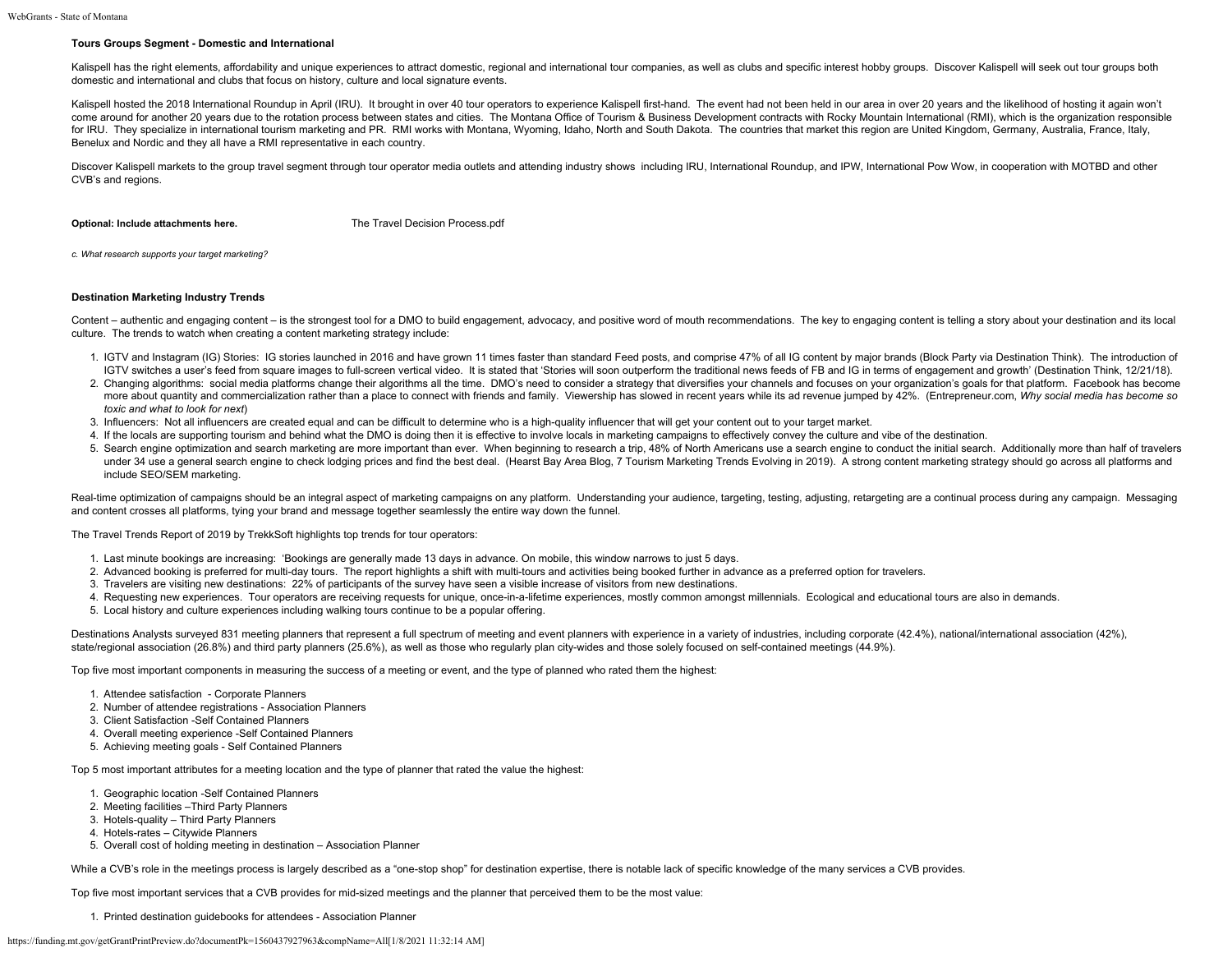- 2. Local events calendar Third Party Planner
- 3. Digital marketing material Association Planner
- 4. Personalized hotel selection assistance Third Party Planner
- 5. Incentive packages to hold your meeting in that destination Third Party Planner

The biggest challenge that meeting planners remain to have is staying within the budget and identifying a centrally located destination. CVB assistance is likely to be valued by those planners with budget restraints and ac options. The free professional services through Discover Kalispell and expanded air services avabilable in our area surprise many planners. Kalispell is the perfect meeting destination to support our planners and grow conf attendance through: 1) our iconic location near Glacier National Park and Flathead Lake, 2) quality lodging options, 3) incentive options, 4) assistance with attendance promotion, and 5) our welcoming community.

# **FY20 Marketing Plan – Goals & Objectives**

#### **Goals**

- 1. Increase year-round visitations from non-resident domestic and international travelers.
- 2. Generate earned media for Kalispell in targeted U.S. and International markets.
- 3. Build relationships with visitors as demonstrated through increased usage, engagement and conversions on media platforms.
- 4. Continue to position Kalispell as a sports and event destination by building relationships with state, regional and national promoters, tournament directors as well as local organizations.
- 5. Provide sponsorships through the Discover Kalispell grant program for programs and services that enhance the visitor assets and economy.
- 6. Promote Kalispell as a destination for domestic and international tour group travel.
- 7. Continue to build database and relationships with tour operators, domestic and international.
- 8. Continue to build database and relationships with active meeting planners in key markets and segments.
- 9. Promote Kalispell and the services that Discover Kalispell provides to local businesses and organizations for meeting and convention referrals.
- 10. Play an active role as a voice for tourism in the state and the community through positive publicity and outreach and involvement in the downtown and core area redevelopment projects.

## **Objectives**

- 1. Increase occupancy at TBID hotels by 2% during FY20 (as measured by TBID collections).
- 2. Increase unique visitors to website by 15% over FY19. (FY18 = 172,178, 11% increase over FY17)
- 3. Increase visitor guide downloads on Discoverkalispell.com by 25%.
- 4. Increase consumer newsletter database by 10% over FY19 (equates to additional 1,370 opt-in subscribers).
- 5. Measure the engagement of followers with Discover Kalispell social media channels through increased retweets, comments, shares, clicks and conversions.
- 6. Host minimum of one press trip with travel media from key demographic or geographic markets.
- 7. Promote Kalispell for sports event travel through key industry publications and direct marketing to tournament organizers and promoters.
- 8. Successfully produce KCVB signature events on budget and with increased room night pickup.
- 9. Increase database of qualified and interested meeting planners and tour operators by 30% over FY19 (equates to additional 356 opt-in subscribers).
- 10. Retain engagement of meeting planner and tour operator database through quarterly newsletters.
- 11. Attend two tradeshows to promote Kalispell as a meeting and group travel destination.
- 12. Host one meeting planner FAM of qualified planners who have never been to Glacier Country.
- 13. Connect and engage with meeting planners through one targeted advertising campaign.
- 14. Promote Kalispell to domestic and international tour operators through one advertising campaign.
- 15. Increase referrals to the Discover Kalispell Bring It Home program for a total of 40 referrals in FY20 (22 referrals in FY18).

*a. In what types of co-ops with MTOT would you like to participate?*

Discover Kalispell will partner with MOTBD in joint ventures for digital and print campaigns and in FY20 will participate in the Visa Vue program. Other cooperative projects include press trips - domestic and international such as IPW and IRU.

Discover Kalispell regularly sponsors the Crown of the Continentl Geotourism Map Guide project.

**Optional: Include attachment here.** [Supporting Research - Destination Marketing Trends.pdf](https://funding.mt.gov/fileDownload.jsp?filename=1556317446905_Supporting+Research+-+Destination+Marketing+Trends.pdf)

*b. In what other types of co-ops would you like to participate? (Regions/CVBs, etc.)*

Discover Kalispell has participated in a variety of joint ventures/cooperative projects with Glacier Country, Destination Missoula and Explore Whitefish including press trips, media events, trade shows such as IMEX, and ma campaigns. We look forward to continued partnerships when the appropriate opportunities arise.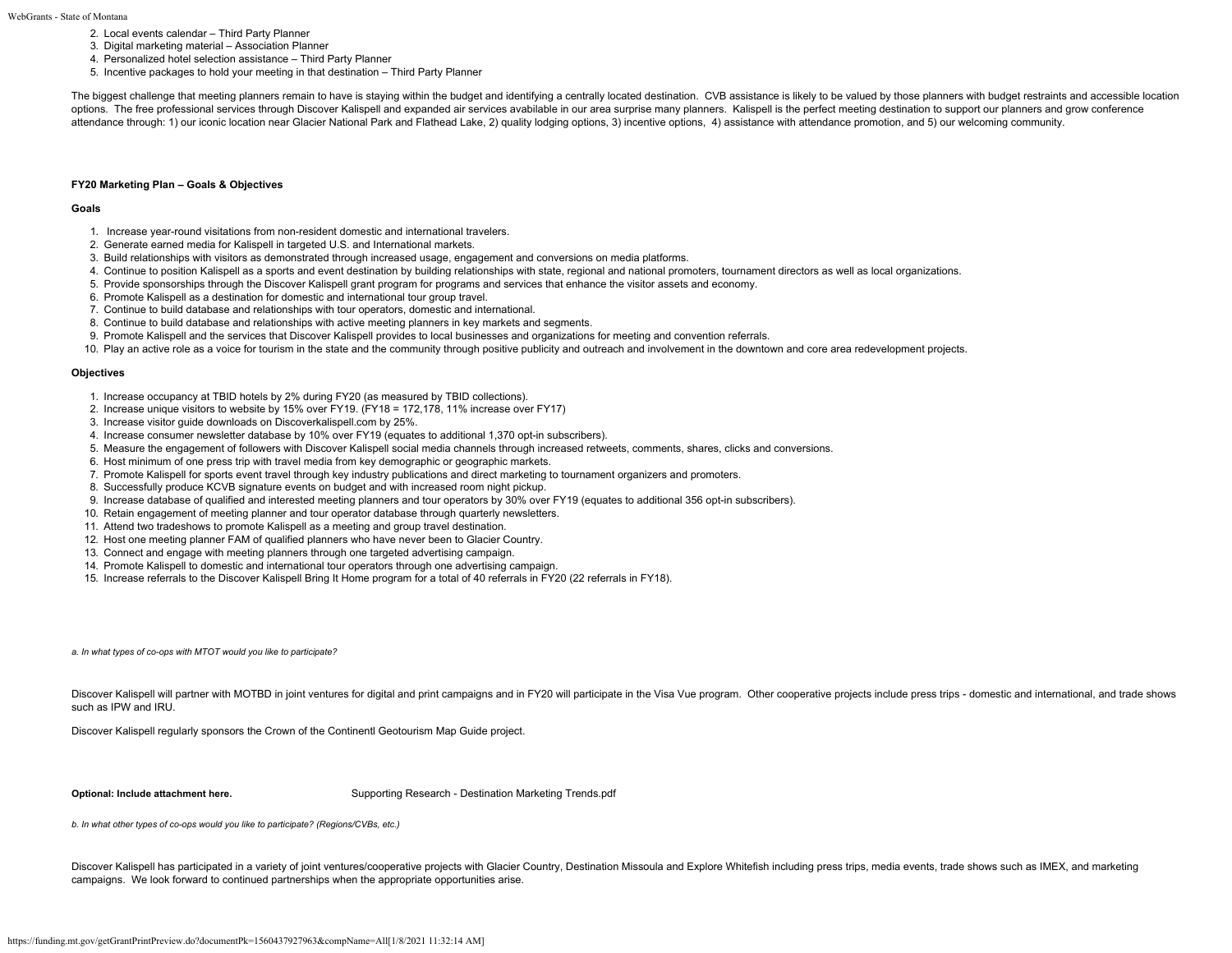*c. What types of co-ops have you done in the past? Were they successful - why or why not?*

During FY19 Glacier Country and Discover Kalispell partnered to sponsor Your Forests Your Future - Flathead National Forest as part of our continued efforts to push visitors out of GNP during the peak season and to highlig other treasures we have in our area. It is a national campaign run by a partnership between the U.S. Forest Service, the nonprofit organization Salmon Valley Stewardship, and the media company More Than Just Parks. It serv engage Americans in shaping the future of their national forests through visually stunning content and multimedia tools for engagement, and connect them to recreation amenities. The Flathead National Forest was the first f in Montana. The film was released nationally on March 27<sup>th</sup> and had accompanying national media releases including promotion through national partners such as Nat Geo, Outside Magazine. The Weather Channel, Conde Naste, R North Face and others. The film which contains stunning photography shot last fall can be accessed here: <https://yourforestsyourfuture.org/forests/flathead>.

As a sponsors of Your Forests Your Future Discover Kalispell and Glacier Country received all high resolution imagery and video b-roll to use in our campaigns. The Discover Kalispell logo was included in the national campa promotions and where applicable, included a link to campaign landing page: [https://discoverkalispell.com/things-to-do/flathead-national-forest/.](https://discoverkalispell.com/things-to-do/flathead-national-forest/) The campaign was successful and will continue to benefit our marketing with t received as part of our sponsorship.

In FY19 Discover Kalispell participated in a broad, comprehensive cooperative project with MOTBD, Glacier Country and Explore Whitefish to promote new non-stop air service from Dallas, Los Angeles and Chicago to Kalispell, Park International Airport June-September 2019. Campaign run dates are April - June.

# **Optional: Include attachments here.**

**Optional: Include attachments here.** [Marketing Plan and Budget - Bed Tax FINAL.pdf](https://funding.mt.gov/fileDownload.jsp?filename=1556319381136_Marketing+Plan+and+Budget+-+Bed+Tax+FINAL.pdf)

#### **Optional: Include attachment here:**

# *Marketing Segment, Method & Budget*

| <b>Marketing</b><br>Segment | <b>Marketing</b><br><b>Method</b> | Describe your method.                                                                                                                                                                                             | <b>Provide supporting</b><br>research/statistics.                                                                                                                                                                                                                     | How do you plan to measure<br>success?                                                                                                                                                                        | Provide a brief rationale<br>for this method.                                                                                                                                                                                           | <b>Estimated</b><br>budget for<br>method. | <b>Marketing Method</b><br>Evaluation                                                                                                                                                                                                                                                                                                                                                                                                                                                             | <b>Add'l Attchmnt</b>            |
|-----------------------------|-----------------------------------|-------------------------------------------------------------------------------------------------------------------------------------------------------------------------------------------------------------------|-----------------------------------------------------------------------------------------------------------------------------------------------------------------------------------------------------------------------------------------------------------------------|---------------------------------------------------------------------------------------------------------------------------------------------------------------------------------------------------------------|-----------------------------------------------------------------------------------------------------------------------------------------------------------------------------------------------------------------------------------------|-------------------------------------------|---------------------------------------------------------------------------------------------------------------------------------------------------------------------------------------------------------------------------------------------------------------------------------------------------------------------------------------------------------------------------------------------------------------------------------------------------------------------------------------------------|----------------------------------|
| <b>Consumer</b>             | Social Media                      | Update and manage social media<br>channels that foster<br>consumer engagement<br>and enhance<br>cross platform consistency.<br>Discover Kalispell currently uses<br>Facebook, Twitter, Instagram and<br>You Tube. | Social media has changed how<br>people research trips, make decisions<br>and<br>share experiences. (Hospitalitynet.org) reach and followers (Instagram).                                                                                                              | Level of engagement on social media<br>channels measured by number of<br>impressions and likes (Facebook) and                                                                                                 | Majority of travelers (across all<br>demographics) use social media<br>to connect with their sphere of<br>influence, acquire information,<br>purchase products, get consumer<br>reviews and share their personal<br>travel experiences. | \$2,000.00                                | The method was<br>successful, Discover<br>Kalispell saw increased<br>engagement on social<br>media channels during<br>FY20 receiving the<br>following:<br>Facebook: total likes -<br>37,102; total impressions -<br>929,382<br>Instagram: total followers -<br>10.900: total reach -<br>598,112<br><b>KCVB</b> will continue to use<br>social media as a way to<br>connect with past and<br>future visitors and engage<br>with the local community to<br>embrace the Discover<br>Kalispell brand. | FY 20 Social Report DK.pdf       |
| <b>Consumer</b>             | Photo/Video Library               | Secure usage rights for new<br>photos and videos that support the<br>consumer, group, and event<br>marketing segment initiatives.                                                                                 | Images touch all types of travelers<br>during each phase of the decision<br>process. The images and videos are<br>used on a variety of media to include<br>but not limited to social media, online<br>advertising, website marketing, other<br>multi-media marketing. | Imagery is branding tool used as part<br>of the overall success of a campaign<br>or platform. Success if measured<br>through successful completion of<br>photo and/or video shoot to obtain<br>usable assets. | Images play an important role in<br>promoting a destination and<br>engaging potential visitors.                                                                                                                                         | \$2,000.00                                | This method was<br>successful. Funds were<br>used to produce videos<br>promoting local stories and<br>videos completed during<br>Phase 1 of Montana's<br>reopening plan to show<br>how Kalispell is open<br>'safely'. Videos are<br>promoted on various<br><b>Discover Kalispell</b><br>channels including<br>website, social media and<br>newsletters, to promote<br>destination and engage<br>and educate followers.                                                                            | KCVB FY20 Photo Video Report.pdf |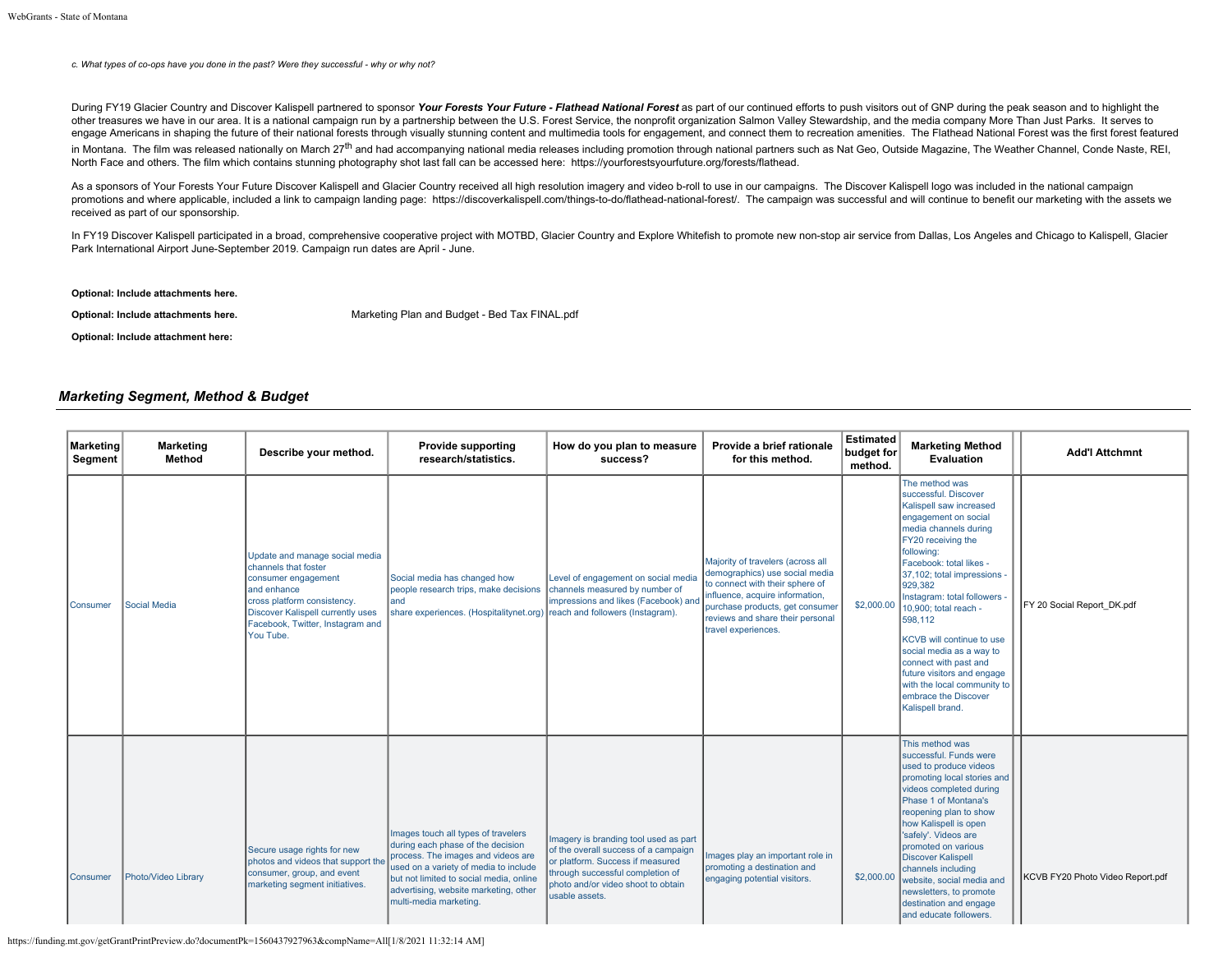|          |                           |                                                                                                                          |                                                                                                                                                                                                                                                                                                                                                                                                       |                                                                                                                                                                                                        |                                                                                                                                                                                                                                                                                                                                         |            | KCVB will continue to use<br>this method to acquire<br>current and relevant photo<br>and video assets that<br>support our marketing<br>strategy.                                                                                                                                                                                                                                                                                                                                                                                                                                                                                                                                                                                                                                                                                                                                                                                                                                                                                                                                                                           |  |
|----------|---------------------------|--------------------------------------------------------------------------------------------------------------------------|-------------------------------------------------------------------------------------------------------------------------------------------------------------------------------------------------------------------------------------------------------------------------------------------------------------------------------------------------------------------------------------------------------|--------------------------------------------------------------------------------------------------------------------------------------------------------------------------------------------------------|-----------------------------------------------------------------------------------------------------------------------------------------------------------------------------------------------------------------------------------------------------------------------------------------------------------------------------------------|------------|----------------------------------------------------------------------------------------------------------------------------------------------------------------------------------------------------------------------------------------------------------------------------------------------------------------------------------------------------------------------------------------------------------------------------------------------------------------------------------------------------------------------------------------------------------------------------------------------------------------------------------------------------------------------------------------------------------------------------------------------------------------------------------------------------------------------------------------------------------------------------------------------------------------------------------------------------------------------------------------------------------------------------------------------------------------------------------------------------------------------------|--|
| Consumer | <b>Travel/Trade Shows</b> | Discover Kalispell will attend at<br>least two travel shows during<br>FY20 that support our key and<br>emerging markets. | Travel shows attract travel enthusiasts<br>that pay an entrance fee to meet travel<br>marketers in a professional setting.<br>Travel shows and events allow a<br>destination to directly connect with a<br>target market to increase awareness<br>of a destination and visitations.                                                                                                                   | Number of brochures distributed<br>and opt-in subscriber emails<br>collected.                                                                                                                          | It is an economical way to<br>connect directly with travelers<br>that meet our geographic and/or<br>demographic markets. One-on-<br>one conversations allow us<br>to create a strong inspiration<br>to move the interested traveler<br>into the orientation phase of<br>trip planning.                                                  | \$2,400.00 | The method was<br>successful. During FY20<br>the KCVB attended the<br><b>Spokane Great Outdoor</b><br>Show and Bike Expo in<br>February, a consumer<br>travel and recreation show<br>that attracts approximately<br>6,000 attendees. Spokane<br>is an important drive<br>market for Kalispell. The<br>show enables us to talk<br>with thousands of eastern<br>WA residents that may not<br>have Kalispell on their<br>radar particularly for a<br>winter vacation. Materials<br>distributed were the<br>Kalispell Visitor Guide (450<br>copies), Discover Kalispell<br>tear-off maps (325), GNP<br>maps, Montana highway<br>maps and other niche<br>collateral as requested.<br>Visitors to the Kalispell<br>booth could enter drawing<br>for one of two prizes. The<br>drawing collected 320<br>email addresses to be<br>added to opt-in database<br>for quarterly newsletters.<br>KCVB was scheduled to<br>attend the Calgary Outdoor<br>Show in May but the show<br>was cancelled for 2020<br>due to COVID-19.<br>KCVB will continue to<br>utilize the travel/trade<br>show method to reach<br>target market audiences. |  |
| Consumer | <b>Printed Material</b>   | Design and production of maps<br>and niche brochures.                                                                    | Through the use of targeted printed<br>materials distributed through a variety<br>of channels (fulfillment requests,<br>brochure racks, distribution at<br>travel shows) we are able to engage<br>with potential visitors and lead them<br>to our website and social channels to<br>learn more. Niche brochures also play<br>a role as suggested itineraries which<br>are important in trip planning. | Used in conjunction with our website<br>for brand awareness. Success<br>is measured by distribution of the<br>printed materials through the<br>distribution channel defined for each<br>print project. | The Kalispell tear-off map is a<br>popular item which includes an<br>area map and detailed Kalispell<br>map which locates hotels.<br>Other niche brochures that have<br>been supported in the past are<br>the Flathead Valley<br>Breweries, Wineries, Cideries,<br>land<br>Distilleries map, hiking brochures,<br>and birding brochure. |            | The method was<br>successful. KCVB printed<br>12,500 of the two sided<br>8.5x14" map. One side<br>providing an overview of<br>the Flathead Valley and<br>Kalispell's location in the<br>center and close to GNP<br>and Flathead Lake. Back<br>side is detailed street map<br>of Kalispell with all hotels<br>located on map and with<br>phone numbers. Map also<br>locates state parks, trails,<br>camp sites, airport and<br>museum and shopping<br>districts. Map is distributed<br>in the VIC, at travel shows<br>and provided free of<br>charge to Kalispell hotels<br>\$2,000.00 for distribution to guests.<br>Due to the closure of the<br>VIC during Q4 of FY20 due<br>to COVID-19 the total<br>distribution was less than<br>previous years. The map is                                                                                                                                                                                                                                                                                                                                                           |  |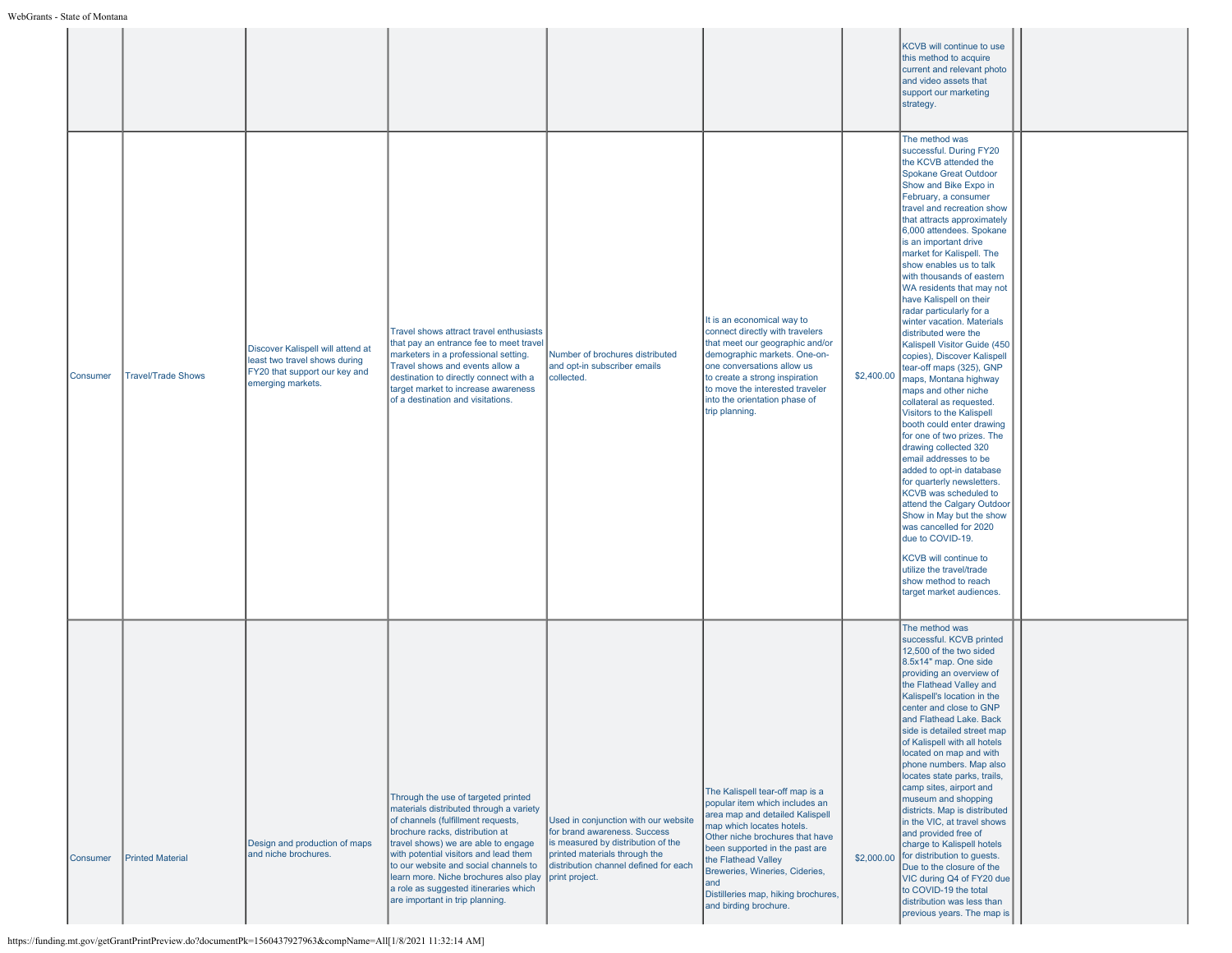|          |                              |                                                                                                                                                                                                                                                                                                                                                                                                                                                                                                                                                                                                                                                                                                                                                                                                     |                                                                                                                                                                                                                                                                                                                                   |                                                                                                                                                                                                                                                                                                                                                     |                                                                                                                                                                                                                 |             | now included in the<br>Kalispell visitor guide as a<br>tear-out map so printing of<br>the maps separate from<br>the guide will be reduced<br>in the future.<br>KCVB will continue to<br>utilize printed collateral<br>method for niche<br>brochures, maps or other<br>identified materials<br>important to our marketing<br>strategy.                                                                                                                                                                                                                                                                                                                                                                                                                                                                                                                                                                                                                                                                                                                                                                                                                                                                                                                                                                                                                                                                                                                                                                            |                                                 |
|----------|------------------------------|-----------------------------------------------------------------------------------------------------------------------------------------------------------------------------------------------------------------------------------------------------------------------------------------------------------------------------------------------------------------------------------------------------------------------------------------------------------------------------------------------------------------------------------------------------------------------------------------------------------------------------------------------------------------------------------------------------------------------------------------------------------------------------------------------------|-----------------------------------------------------------------------------------------------------------------------------------------------------------------------------------------------------------------------------------------------------------------------------------------------------------------------------------|-----------------------------------------------------------------------------------------------------------------------------------------------------------------------------------------------------------------------------------------------------------------------------------------------------------------------------------------------------|-----------------------------------------------------------------------------------------------------------------------------------------------------------------------------------------------------------------|-------------|------------------------------------------------------------------------------------------------------------------------------------------------------------------------------------------------------------------------------------------------------------------------------------------------------------------------------------------------------------------------------------------------------------------------------------------------------------------------------------------------------------------------------------------------------------------------------------------------------------------------------------------------------------------------------------------------------------------------------------------------------------------------------------------------------------------------------------------------------------------------------------------------------------------------------------------------------------------------------------------------------------------------------------------------------------------------------------------------------------------------------------------------------------------------------------------------------------------------------------------------------------------------------------------------------------------------------------------------------------------------------------------------------------------------------------------------------------------------------------------------------------------|-------------------------------------------------|
| Consumer | <b>Multi-Media Marketing</b> | Depending on campaign<br>objectives, media will be selected<br>that will provides the highest ROI.<br>Print advertising in lifestyle<br>publications that speak to a<br>specific target market are effective trip planning and along with other<br>in building brand awareness.<br>Social media advertising is the<br>most targeted way to get our<br>message out and is used in most<br>campaigns. Out of home elements<br>such as digital billboards at<br>airports are a good way to<br>promote a new non-stop flight for<br>example. Banner ads on selected<br>websites are used to reach<br>targeted consumers and connect<br>them back to our<br>website/campaign landing page.<br>https://funding.mt.gov/getGrantPrintPreview.do?documentPk=1560437927963&compName=All[1/8/2021 11:32:14 AM] | Social media is used extensively for<br>online advertising provides<br>measurable ROI and can be tested<br>and modified quickly if an ad is not<br>performing up to expectations. A<br>targeted approach with print<br>advertising that provides<br>accompanying editorial delivers<br>content to an already engaged<br>audience. | Success is determined according to<br>the media used.<br>SEM/Google ad words and Paid<br>social and retargeting: KPI's include<br>clicks, impressions and conversions<br>which are newsletter subscriptions<br>and visitor guide requests.<br>Print advertising and other digital<br>advertising is used for Discover<br>Kalispell brand awareness. | Discover Kalispell's consumer<br>marketing campaigns include a<br>variety of media based on the<br>geographic and demographic<br>market we are promoting to and<br>the cost of media in that<br>particular DMA. | \$23,500.00 | The method was<br>successful, KCVB<br>campaigns primarily<br>included digital media for<br>brand and webpage<br>marketing. In FY20 we<br>also participated in two<br>print travel guide<br>publications and a website<br>promotion for sports<br>marketing.<br>Paid social and retargeting<br>ads: 49,961 clicks to<br>website; 5,336,668<br>impressions<br>SEM/webpage marketing:<br>7,675 clicks to site;<br>1,202,305 impressions<br>FY20 visitor guides<br>requested through digital<br>ads: 2,658<br>FY20 newsletter<br>subscriptions from ads:<br>1,971<br><b>KCVB</b> partnered with MT<br>State Parks to sponsor<br>Lone Pine State Park as a<br>Park of the Week in their<br>digital newsletter. This<br>strategy helped promote<br>Lone Pine State Park to<br>MT State Park subscribers<br>and supported our partner<br>agency.<br><b>Sports Destination</b><br>Management - received<br>featured promotion<br>placement on<br>sportsdestinations.com's<br>Montana page for 12<br>months and a banner ad in<br>monthly e-newsletter. This<br>method increased<br>awareness of Kalispell as<br>a destination for sports<br>tournaments and events.<br>Print advertising - 1/3 page<br>ad in Glacier Country 2020<br>travel guide and a 1/2<br>page ad in Visit Spokane<br>2020 travel guide. Print<br>advertising is utilized for<br>destination brand<br>awareness.<br>Beginning in April the<br>campaign strategy and ad<br>copy was modified and the<br>overall spend was<br>decreased due to COVID- | DiscoverKalispell_Spokane Guide<br>Ad FINAL.pdf |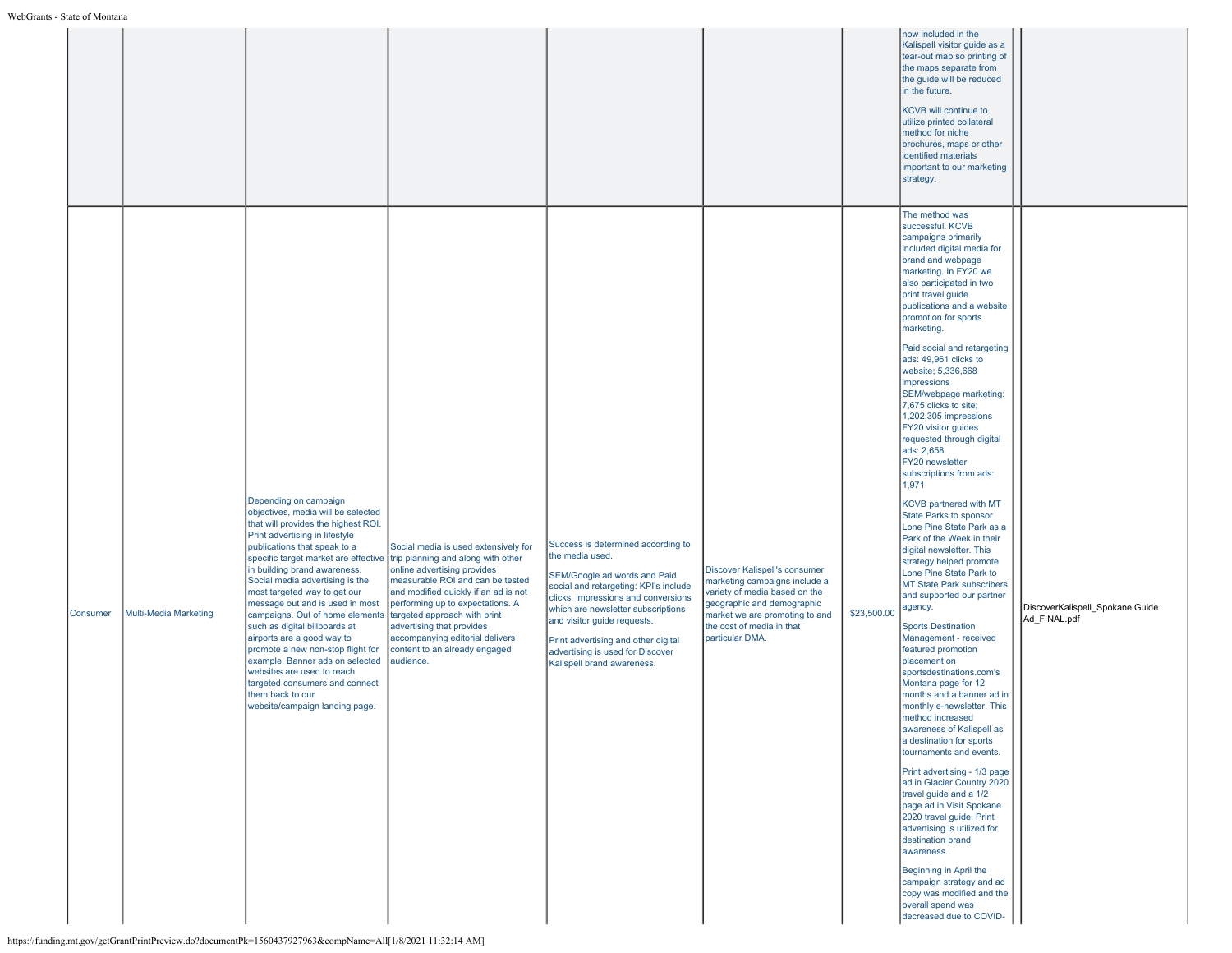|        |                                           |                                                                                                                                                                                                   |                                                                                                                                                                                                                                                                                                                                                                                                             |                                     |                                                                                                                                                                                                              |            | 19.<br>KCVB will continue to use<br>multi-media marketing.<br>Media selected will be<br>determined by campaign<br>strategy.                                                                                                                                                                                                                                                                                                                                                                                                                                                                                                                                                                                                                                                                                                                                                                                                                                                                                                                                                                           |  |
|--------|-------------------------------------------|---------------------------------------------------------------------------------------------------------------------------------------------------------------------------------------------------|-------------------------------------------------------------------------------------------------------------------------------------------------------------------------------------------------------------------------------------------------------------------------------------------------------------------------------------------------------------------------------------------------------------|-------------------------------------|--------------------------------------------------------------------------------------------------------------------------------------------------------------------------------------------------------------|------------|-------------------------------------------------------------------------------------------------------------------------------------------------------------------------------------------------------------------------------------------------------------------------------------------------------------------------------------------------------------------------------------------------------------------------------------------------------------------------------------------------------------------------------------------------------------------------------------------------------------------------------------------------------------------------------------------------------------------------------------------------------------------------------------------------------------------------------------------------------------------------------------------------------------------------------------------------------------------------------------------------------------------------------------------------------------------------------------------------------|--|
| Events | Multi-Media Marketing                     | Depending on the event and the<br>target market a variety of media<br>may be used to promote the event<br>to increase registrations: print,<br>digital ads, social media<br>advertising or radio. | Event participants learn about events<br>through word of mouth and trusted<br>sources within that sport's network.<br>Various media can be utilized to reach spectator volume.<br>that narrow target market to promote<br>our event and solicit registrations.                                                                                                                                              | Measured by event registrations and | Use a variety of media to<br>promote the event in markets<br>that have<br>existing teams/participants<br>to increase event awareness and<br>registrations.                                                   | \$1,000.00 | This method was not<br>utilized, events were<br>cancelled due to COVID-<br>19.<br>KCVB will continue to use<br>this method in the future to<br>promote signature events.                                                                                                                                                                                                                                                                                                                                                                                                                                                                                                                                                                                                                                                                                                                                                                                                                                                                                                                              |  |
| Events | <b>Press Promotions/Media</b><br>Outreach | Story pitches and press<br>releases announcing event in<br>target markets to solicit teams and<br>also to promote teams that are<br>attending event through their<br>hometown media.              | Participants register for our signature<br>events from across the U.S.<br>and Canada. We have successfully<br>used the event as the story<br>pitch, either through promotion a team Measured by event registrations and<br>within their hometown newspaper<br>or just the uniqueness of the event for<br>our state, to enable Kalispell<br>to permeate markets that we could not<br>have normally afforded. | spectator numbers.                  | This method enables us to<br>connect with media outlets that<br>reach the geographic and/or<br>demographic markets and reach<br>teams/participants engaged with<br>the event to increase<br>event awareness. | \$1,000.00 | This method was not<br>utilized, events were<br>cancelled due to COVID-<br>19.<br>KCVB will continue to use<br>this method in the future to<br>promote signature events.                                                                                                                                                                                                                                                                                                                                                                                                                                                                                                                                                                                                                                                                                                                                                                                                                                                                                                                              |  |
|        |                                           |                                                                                                                                                                                                   |                                                                                                                                                                                                                                                                                                                                                                                                             |                                     |                                                                                                                                                                                                              |            | The method was<br>successful. KCVB utilizes<br>part time services of the<br><b>KCVB</b> group sales<br>manager to administer<br>projects such as social<br>media, event promotion,<br>meetings, convention and<br>group sales, group multi-<br>media marketing and<br>opportunity projects, all<br>with the expectation<br>of growing the database of<br>active meeting planners<br>and tour operators and<br>receiving RFP's for group<br>events. The Group<br><b>Marketing Personnel</b><br>worked a total of 402 hours<br>towards this method during<br>FY20. The group sales<br>manager is a full time<br>employee, hours related to<br>this method were spread<br>throughout the year as the<br>projects were ongoing.<br>Development and<br>maintenance of CVB/DMO<br>resources:<br>• Example-<br><b>Continued training</b><br>on IDSS<br>Destination<br>Management<br>System, aRes<br>(online booking<br>engine for<br><b>Discover Kalispell</b><br>webpage), Small<br><b>Market Meeting</b><br>membership.<br>Soliciting and bidding on<br>conferences and<br>tournaments:<br>• Examples-2020 |  |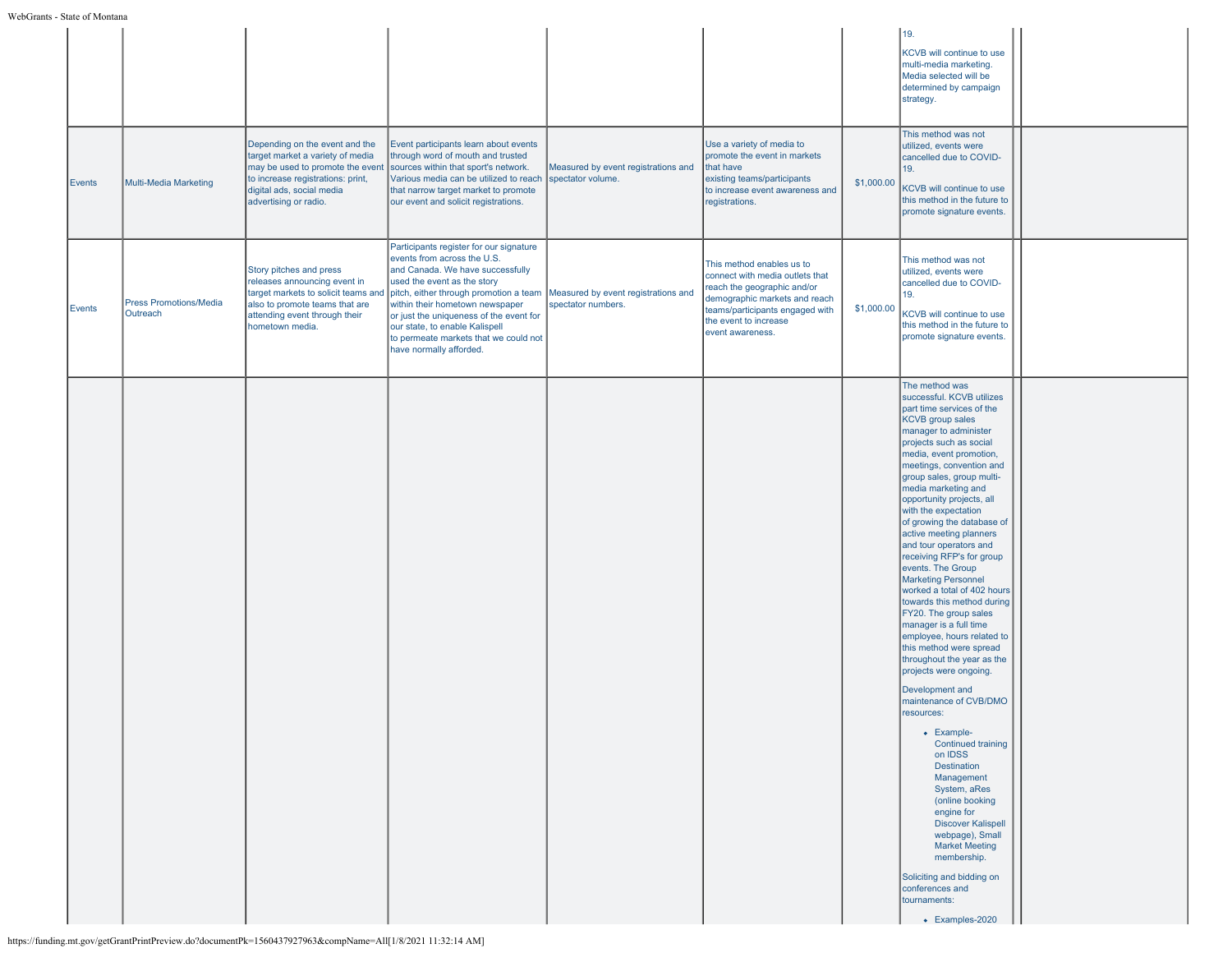| • маје от мощана   |                                  |                                                                                                                                                                                                                                                                                                                                                                                                                                                                                                  |                                                                                                                                                                                                                                                   |                                                                                                                                                                    |                                                                               |             |                                                                                                                                                                                                                                                                                                                                                                                                                                                                                                                                                                                                                                                                                                                                                                                                                                                                                                                                                                                                                                                                                                                                                                                                                                                                                                                                                                                                                              |  |
|--------------------|----------------------------------|--------------------------------------------------------------------------------------------------------------------------------------------------------------------------------------------------------------------------------------------------------------------------------------------------------------------------------------------------------------------------------------------------------------------------------------------------------------------------------------------------|---------------------------------------------------------------------------------------------------------------------------------------------------------------------------------------------------------------------------------------------------|--------------------------------------------------------------------------------------------------------------------------------------------------------------------|-------------------------------------------------------------------------------|-------------|------------------------------------------------------------------------------------------------------------------------------------------------------------------------------------------------------------------------------------------------------------------------------------------------------------------------------------------------------------------------------------------------------------------------------------------------------------------------------------------------------------------------------------------------------------------------------------------------------------------------------------------------------------------------------------------------------------------------------------------------------------------------------------------------------------------------------------------------------------------------------------------------------------------------------------------------------------------------------------------------------------------------------------------------------------------------------------------------------------------------------------------------------------------------------------------------------------------------------------------------------------------------------------------------------------------------------------------------------------------------------------------------------------------------------|--|
| Group<br>Marketing | <b>Group Marketing Personnel</b> | Discover Kalispell utilizes the part<br>time services of a group<br>sales manager to administer<br>group marketing projects which<br>include, but not limited to,<br>development and maintenance<br>of RFP platform<br>subscription, responding<br>and managing group and event<br>RFP's, attending travel trade<br>shows and events, meeting<br>planner and domestic and<br>international tour operator FAM<br>trips, and outreach and marketing<br>campaigns targeted to the group<br>segment. | Group and meeting and<br>convention marketing serves to create<br>visitations during targeted<br>months. Connecting with the target<br>audience requires dedicated<br>personnel to effectively<br>communicate and create<br>innovative solutions. | Growth in Discover Kalispell's<br>database of meeting planners and<br>tour operators from our target markets segment and strategy for<br>and acquisition of RFP's. | Group and meeting and<br>convention marketing is a key<br>Discover Kalispell. | \$12,000.00 | NRA Rodeo Final,<br>2020 MT Mental<br><b>Illness</b><br>Conference, 2020<br><b>Highland Dance</b><br>Competition, 2021<br>POMA.<br>Responding and managing<br>group RFP's:<br>• Examples-2020<br>MJ Tours, 2021<br><b>Credit Union</b><br>Executives, 2020<br><b>Castlight Advisory</b><br><b>Board, 2020</b><br>Vacations by Rail,<br>2021 Wilderness<br><b>Medical Society</b><br><b>Summer Meeting,</b><br>2020 Travelers<br>Quantam Home,<br>2021 Brilliant<br>Edventures.<br>Facilitates rooming lists for<br>conferences and<br>tournaments:<br>• Examples-2019<br><b>Haas Technical</b><br><b>Education Class,</b><br>2019 International<br>Conference of Low<br>Volume Roads.<br>Sourcing and promoting<br>group tour activities:<br>• Examples-<br>creating<br>customized<br>activities to meet<br>the requests of<br>days of the week,<br>time of the year for<br>groups and tours,<br>continually<br>searching for new<br>unique group<br>activities,<br>partnering with<br>local businesses<br>and organizations,<br>assist with<br>spousal activities,<br>give suggestions<br>from our referral<br>list for key note<br>speakers and<br>transportation.<br>Assist with group FAM<br>trips:<br>• Examples-<br><b>Individual FAM</b><br>with Red Angus<br>Association of<br>America, visits<br>from Domestic tour<br>operators, various<br>site visits with local<br>planners and<br>meeting magazine<br>writers. |  |
|                    |                                  |                                                                                                                                                                                                                                                                                                                                                                                                                                                                                                  |                                                                                                                                                                                                                                                   |                                                                                                                                                                    |                                                                               |             | Attend trade shows related<br>to meetings, conventions<br>and tour and travel market:                                                                                                                                                                                                                                                                                                                                                                                                                                                                                                                                                                                                                                                                                                                                                                                                                                                                                                                                                                                                                                                                                                                                                                                                                                                                                                                                        |  |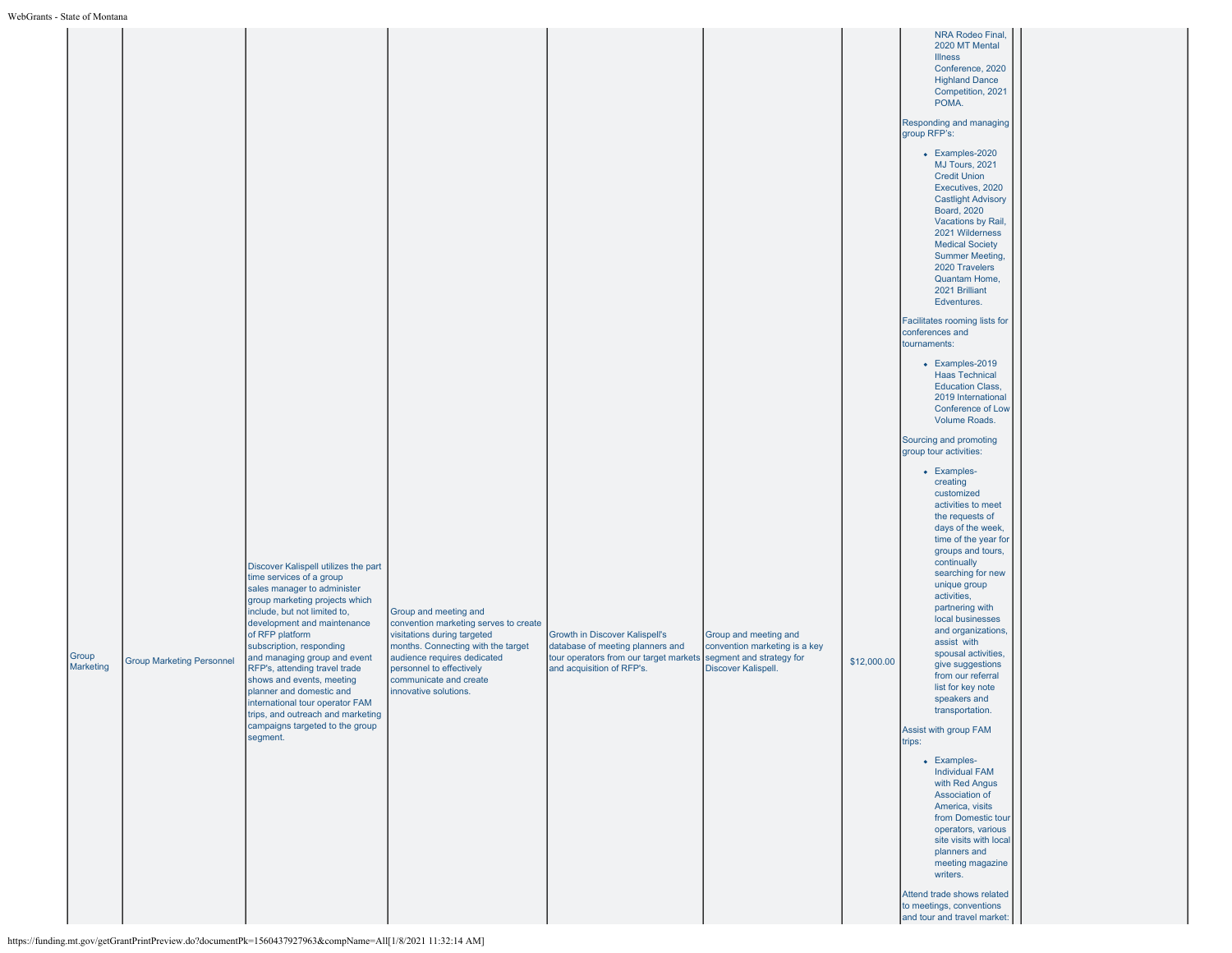|  |  |  |  | • Example-MPI-<br>Cascadia<br>Conference                                                                                                                                                                                                                                                                                                      |
|--|--|--|--|-----------------------------------------------------------------------------------------------------------------------------------------------------------------------------------------------------------------------------------------------------------------------------------------------------------------------------------------------|
|  |  |  |  | Assist with administration<br>of social media channels:                                                                                                                                                                                                                                                                                       |
|  |  |  |  | • Example-Discover<br>Kalispell LinkedIn<br>page (weekly),<br>assisted with<br><b>Glacier Country</b><br>Co-op for Smart<br>Meetings/Meetings<br>Today/Group<br>Leisure<br><b>Travel/Small</b><br>Market Meetings,<br><b>Meeting News</b><br>Northwest.                                                                                       |
|  |  |  |  | Partner Outreach:                                                                                                                                                                                                                                                                                                                             |
|  |  |  |  | • Example-regular<br>visits with Kalispell<br>lodging properties<br>and activity<br>providers,<br>facilitated group<br>sales outings with<br>property<br>representatives,<br>provided lodging<br>availability report<br>to local Chambers<br>and Glacier<br>Country, work<br>directly with<br>organizations to<br>assist in citywide<br>bids. |
|  |  |  |  | The M&C database<br>increased by 62 opt-in<br>subscribers and we<br>received 12 qualified leads<br>from Meeting Planners and<br>5 submissions from                                                                                                                                                                                            |
|  |  |  |  | meeting planners for a<br>personalized FAM. The<br><b>Tour Operator database</b><br>increased by 7 opt-in<br>subscribers. KCVB<br>received 3 additional<br>RFP's from tour operators.                                                                                                                                                         |
|  |  |  |  | Group marketing efforts<br>slowed dramatically<br>beginning April 2020 due<br>to COVID-19. Group<br><b>Marketing Personnel</b><br>assisted with other bed tax<br>funded projects such as<br>fulfillment during the<br>months the VIC<br>coordinator was<br>furloughed.                                                                        |
|  |  |  |  | The KCVB will continue to<br>utilize Group Marketing<br>Personnel method to assist<br>with group/M&C related<br>projects. The KCVB<br>marketing plan is<br>supported by both TBID<br>and bed tax budget so it is<br>important to have<br>collaboration and<br>consistency when<br>implementing all projects.                                  |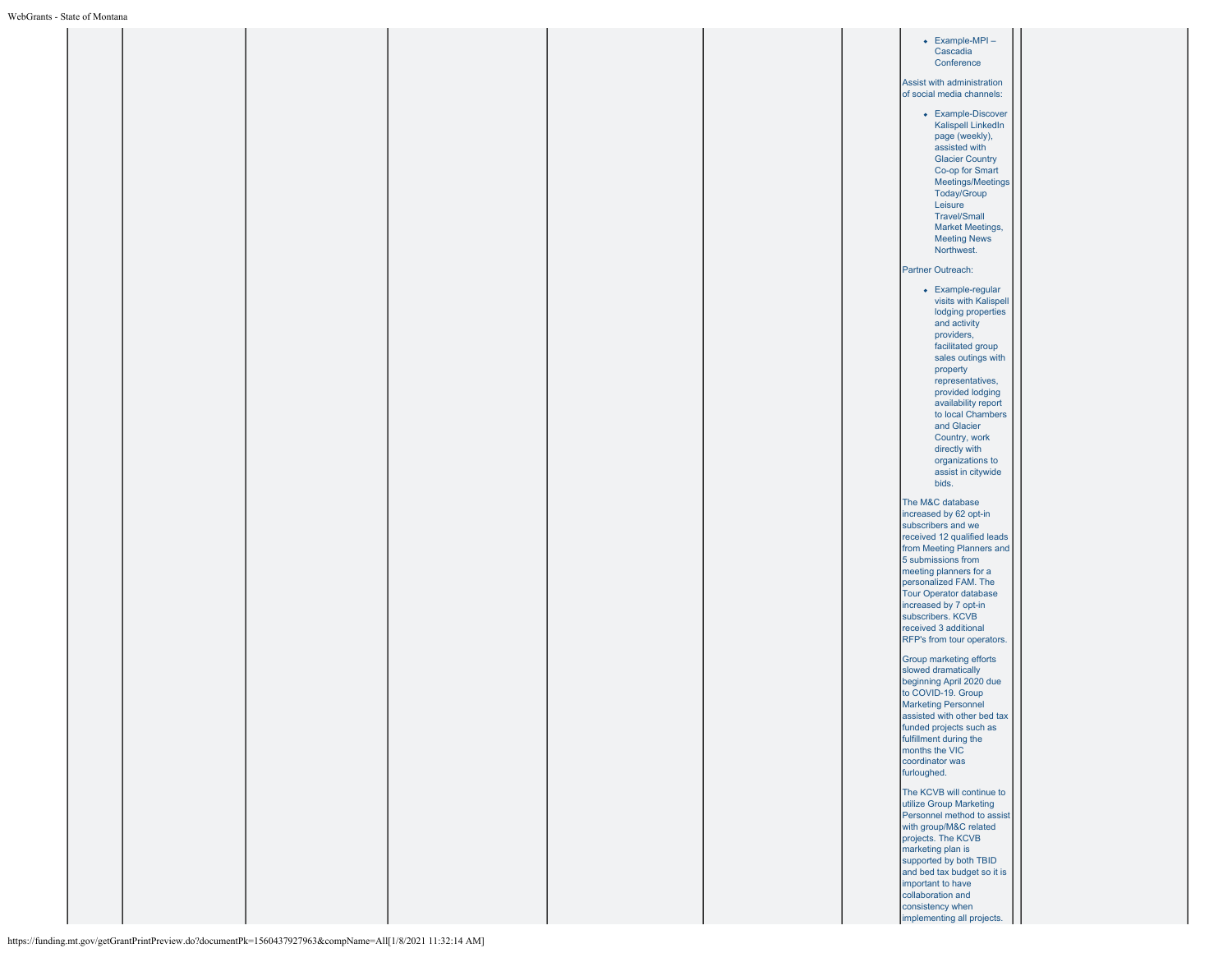| Group<br>Marketing   | <b>Multi-Media Marketing</b> | Depending on the campaign<br>objectives, a variety of media will<br>be used to get the best return on<br>investment. Print advertising in<br>trade publications are effective in<br>building brand awareness. Social<br>media advertising is the most<br>targeted way to get our message<br>out and is used in most<br>campaigns. Banner ads on<br>selected websites are used to<br>reach meeting planners and tour<br>operators and connect them back<br>to our website/campaign landing<br>page. Newsletter marketing<br>through trade publication<br>database can be a part of a group<br>marketing campaign strategy. | Meeting planners and tour operators<br>look to trusted trade publications and<br>networks for resources and new<br>destinations. Disover Kalispell's group<br>marketing campaigns will select the<br>media that best reaches the target<br>market for that campaign. | Print advertising in national<br>publication that reaches the meeting,<br>tour operator and travel trade<br>audience. Success is measured<br>through completion of print ad and<br>brand awareness that the ad provides<br>to publication subscribers.                                                                                                  | Discover Kalispell's group<br>marketing campaigns include a<br>variety of media based on<br>selected geographic and<br>demographic markets and the<br>cost of media in that particular<br>DMA. |            | The method was<br>successful. During FY20<br><b>KCVB</b> partnered with<br><b>Glacier Country and</b><br>Destination Missoula to run<br>a print ad and<br>accompanying editorial in<br><b>Leisure Group Travel</b><br>Magazine October 2019<br>issue, for the purpose of<br>promoting group travel<br>adventure in Western<br>Montana. The full page ad<br>promoted each destination<br>and the accompanying<br>editorial included a "Three<br>Days of Fun and<br>Adventure in Western<br>Montana" itinerary. Leisure<br>Group Travel has a reach<br>of 100,000: 7,500 print and<br>\$10,000.00 digital readers, trade show<br>distribution at 30 group<br>travel-related events. It is<br>rated the no. 1 group travel<br>industry publisher.<br>Other group multi-media<br>campaigns planned for Q4<br>of FY20 were cancelled<br>due to COVID-19.<br>KCVB will continue to use<br>Group/M&C Multi-Media<br>marketing method to<br>connect with meeting<br>planners and tour<br>operators to increase<br>group travel business to<br>Kalispell. | Leisure Group Travel.pdf |
|----------------------|------------------------------|---------------------------------------------------------------------------------------------------------------------------------------------------------------------------------------------------------------------------------------------------------------------------------------------------------------------------------------------------------------------------------------------------------------------------------------------------------------------------------------------------------------------------------------------------------------------------------------------------------------------------|----------------------------------------------------------------------------------------------------------------------------------------------------------------------------------------------------------------------------------------------------------------------|---------------------------------------------------------------------------------------------------------------------------------------------------------------------------------------------------------------------------------------------------------------------------------------------------------------------------------------------------------|------------------------------------------------------------------------------------------------------------------------------------------------------------------------------------------------|------------|--------------------------------------------------------------------------------------------------------------------------------------------------------------------------------------------------------------------------------------------------------------------------------------------------------------------------------------------------------------------------------------------------------------------------------------------------------------------------------------------------------------------------------------------------------------------------------------------------------------------------------------------------------------------------------------------------------------------------------------------------------------------------------------------------------------------------------------------------------------------------------------------------------------------------------------------------------------------------------------------------------------------------------------------------|--------------------------|
| Marketing<br>Support | Outreach                     | The outreach funds are used to<br>support Voice of Montana<br>Tourism, an important entity to<br>advocate for and communicate<br>importance of the tourism industry<br>to the economic health of<br>Montana.                                                                                                                                                                                                                                                                                                                                                                                                              | The outreach funds are seen as<br>assisting in the promotion and security<br>of the tourism brand within the state.                                                                                                                                                  | KCVB provides support to the<br>advocacy group Voice of Montana<br>Tourism.Objective is to contribute<br>funds that when combined with others<br>will support the effective and efficient<br>efforts of Voices in reaching a<br>targeted audience through electronic<br>commnications and business<br>& legislative round tables during<br><b>FY20.</b> | Outreach funds will be used to<br>enable Discover Kalispell to<br>support tourism<br>related organizations that are<br>important to advancing the<br>Montana tourism industry.                 | \$1,000.00 | Yes, method was<br>successful. Voices<br>distributes messaging via<br>its monthly e-newsletter<br>that has a distribution of<br>450+ (legislators, local<br>policy-makers, tourism<br>partnes and general<br>public). KCVB also<br>provides support to Voices<br>to host business<br>roundtable in Kalispell. The<br>business and legislator<br>roundtables serve as an<br>important outreach to local<br>candidate and current<br>legislators to promote the<br>importance of tourism and<br>tourism marketing to the<br>state and Flathead<br>County's economy.<br>This method will be<br>continued as it is an<br>effective and efficient<br>means of outreach, partner<br>support and advocacy for<br>tourism in Montana.<br>The method was                                                                                                                                                                                                                                                                                                  |                          |
|                      |                              |                                                                                                                                                                                                                                                                                                                                                                                                                                                                                                                                                                                                                           |                                                                                                                                                                                                                                                                      |                                                                                                                                                                                                                                                                                                                                                         |                                                                                                                                                                                                |            | successful. During FY20<br>the Kalispell CVB attended                                                                                                                                                                                                                                                                                                                                                                                                                                                                                                                                                                                                                                                                                                                                                                                                                                                                                                                                                                                            |                          |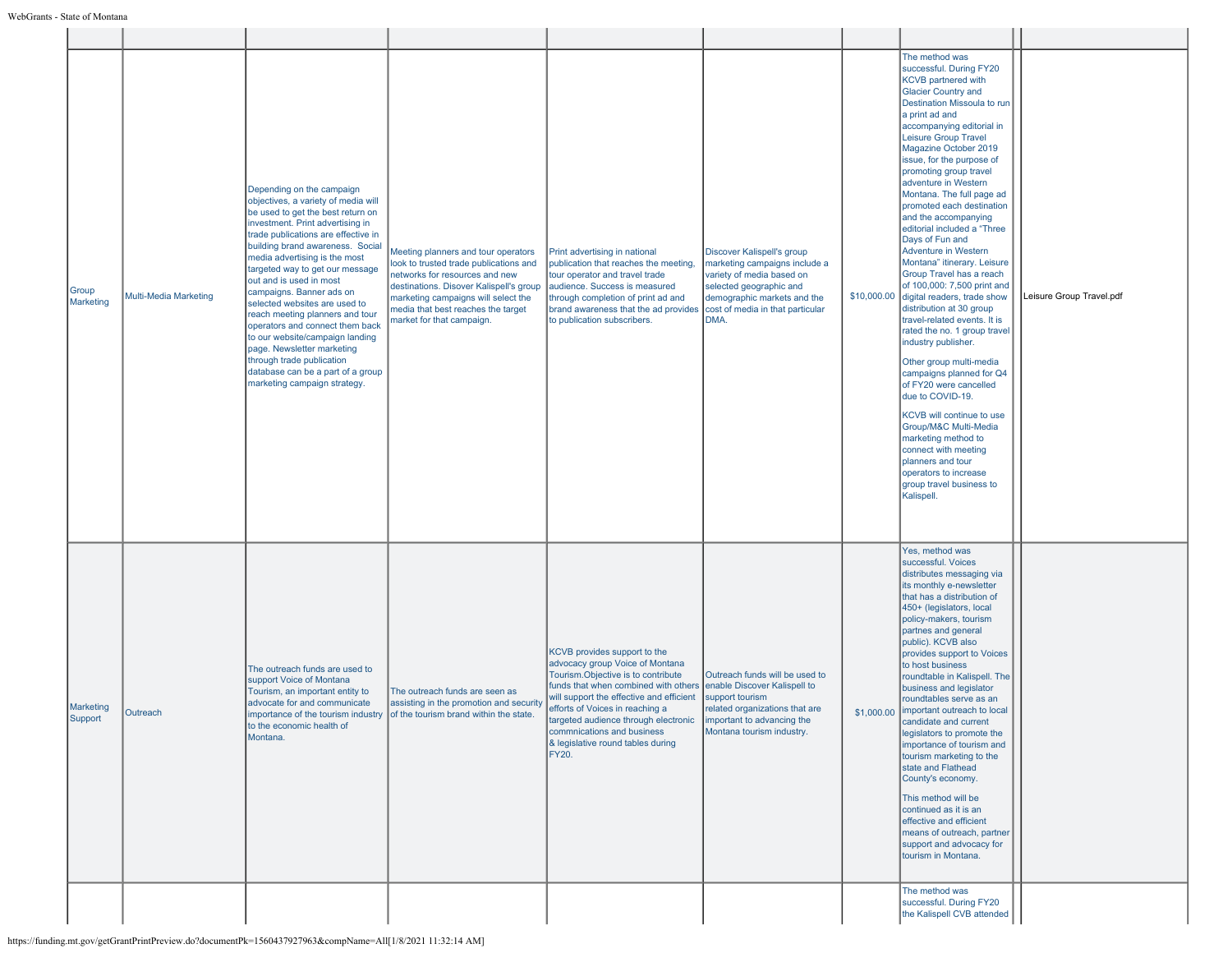| Marketing<br>Support | TAC/Governor's Conference<br>meetings | Discover Kalispell's Director will<br>attend TAC meetings and<br>the annual Governor's Conference<br>on Tourism.                                                                                                                                                                                                                                                                                                                | Funding and marketing plan are<br>approved by TAC, attendance at TAC<br>meetings is required. | Attend meetings within fiscal year<br>budget adhering to approved per<br>diem and travel policies.                                                                                             | Attendance at TAC meetings is<br>a requirement as stated in the<br>rules and regulations for the use<br>of bed tax<br>funding. Governor's Conference<br>on Tourism provides insights<br>and education<br>for destination marketers.                                                                                                                                                       | \$800.00    | all required TAC meetings<br>within approved per diem.<br><b>Governor's Conference</b><br>was cancelled due to<br>COVID-19. Final budget<br>for method was \$985.00.<br>Actual expenditures totaled<br>\$700.78.<br>KCVB will continue to use<br>this method to attend TAC<br>meetings and Governor's<br>Conference on Tourism<br>and Recreation.                                                                                                                                                                                                                                                                                                                                                                                                                                                                                                                                                                                                                                                                                                                                                                                                                                                                                                                                                                                                                                                                                                                                                                                                                                                                                                               |                                       |
|----------------------|---------------------------------------|---------------------------------------------------------------------------------------------------------------------------------------------------------------------------------------------------------------------------------------------------------------------------------------------------------------------------------------------------------------------------------------------------------------------------------|-----------------------------------------------------------------------------------------------|------------------------------------------------------------------------------------------------------------------------------------------------------------------------------------------------|-------------------------------------------------------------------------------------------------------------------------------------------------------------------------------------------------------------------------------------------------------------------------------------------------------------------------------------------------------------------------------------------|-------------|-----------------------------------------------------------------------------------------------------------------------------------------------------------------------------------------------------------------------------------------------------------------------------------------------------------------------------------------------------------------------------------------------------------------------------------------------------------------------------------------------------------------------------------------------------------------------------------------------------------------------------------------------------------------------------------------------------------------------------------------------------------------------------------------------------------------------------------------------------------------------------------------------------------------------------------------------------------------------------------------------------------------------------------------------------------------------------------------------------------------------------------------------------------------------------------------------------------------------------------------------------------------------------------------------------------------------------------------------------------------------------------------------------------------------------------------------------------------------------------------------------------------------------------------------------------------------------------------------------------------------------------------------------------------|---------------------------------------|
| Marketing<br>Support | VIC<br>Funding/Staffing/Signage       | Discover Kalispell supports a full<br>time year-round travel<br>counselor and additional seasonal<br>coverage at the VIC. VIC staff<br>maintains informational resources,<br>responds to inquiries submitted by<br>phone, email, and walk-ins,<br>compiles and inputs VIC data,<br>completes fulfillment requests,<br>solicits, trains and oversees<br>volunteers, and collects visitor<br>information and satisfaction levels. | During 2018 the Kalispell VIC received<br>10,306 inquiries.                                   | Total number of inquiries to VIC,<br>number of fulfillment packets<br>requested and expanded hours at the<br>VIC to be open 7 days a week<br>between mid-June and 2nd weekend<br>of September. | The VIC staff is an important<br>touch point for Kalispell as a<br>travel destination and for the<br>Kalispell Chamber/CVB<br>particularly when welcoming a<br>first time visitor. It is imperative<br>that adequate staffing and<br>services be maintained to provide<br>effective visitor services and keep<br>potential and on the ground<br>visitors engaged with our<br>destination. | \$39,400.00 | The method was<br>successful. The Kalispell<br>VIC was open and staffed<br>M-F 8am-5pm year-round.<br><b>Saturday and Sunday</b><br>hours were added between<br>mid-June to after Labor<br>Day staffed by part-time<br>seasonal staff. In addition<br>a group of 8-10 volunteers<br>worked in the VIC during<br>the summer, managed by<br>the VIC coordinator.<br>VIC coordinator maintains<br>the VIC displays, online<br>and printed calendar of<br>events, guest registry,<br>follow-up program to VIC<br>guests, and services<br>requests for information<br>from walk-ins, emails,<br>phone calls, and online<br>web chat platform. VIC<br>coordinator sends monthly<br>and seasonal activity and<br>event brochures to hotels<br>and other Kalispell tourism<br>partners to share with their<br>guests.<br>VIC staff hours (full time<br>and seasonal) totaled<br>2,020 hours. The physical<br>VIC was closed from April<br>1 to June 15 due to<br>COVID-19 Phase 1<br>restrictions and the VIC<br>coordinator was<br>temporarily furloughed<br>during that time. During<br>that closure VIC services<br>were managed by the<br><b>KCVB Exec Director.</b><br><b>Technology implemented</b><br>to continue to service<br>information requests<br>during that time include<br>Intercom, an online<br>website chat platform, and<br>TracFone, a dedicated<br>mobile device for VIC<br>phone calls.<br>A total of 14,123 inquiries<br>were received at the VIC<br>during FY20, a<br>6.37% increase over FY19.<br>Included 4,255 walk-ins,<br>1,610 phone calls, 161<br>web chat sessions, 3,313<br>email inquiries and 4,416<br>fulfillment packets requests | FY20 Kalispell VIC Summary Report.pdf |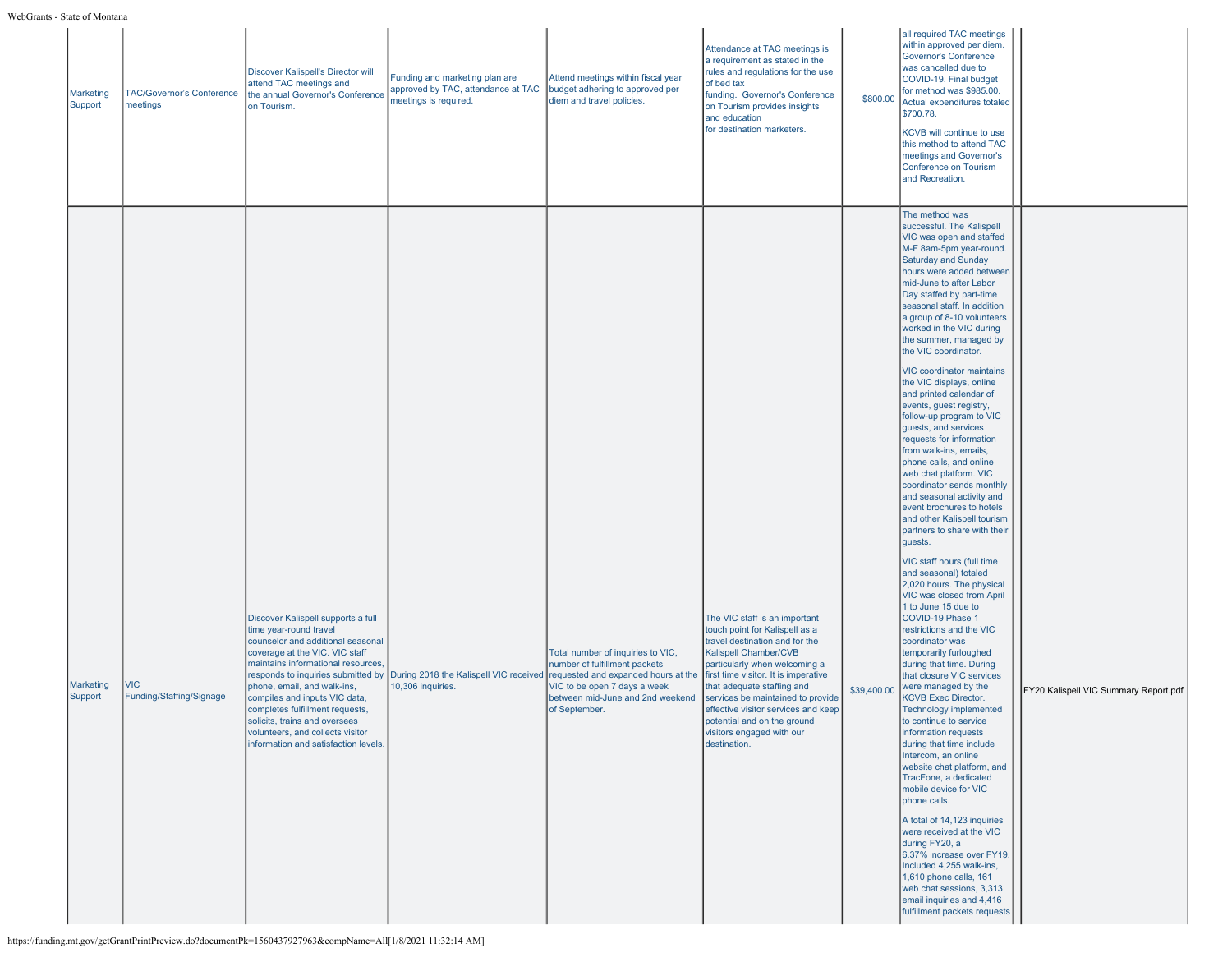|                      |                              |                                                                                                                                                                                                                                       |                                                                                                          |                                                                                                                                                                                                                                                                                                                                                                                                                                                                                                                                                                    |                                                                                                                                                                                              |            | for vacation information.<br>Top 10 markets for walk-in<br>visitors include: MT,<br>Alberta, WA, CA, CO, WI,<br>TX, FL, AZ, MN. Top 10<br>markets for visitor guide<br>requests: CA, TX, FL, WA,<br>IL, PA, OH, WI, NY, MI.<br>Note: During the physical<br>VIC closure and temporary<br>furlough of VIC staff data<br>collected on total inquiries<br>was not complete.)<br>KCVB will continue to<br>support the VIC and<br>appropriate level of staffing<br>to service visitors both at<br>the brick and morter VIC<br>and through virtual<br>connections.                                                                                                                                                                                                                                                                                                                                                                                                                                                                                                                                                                                                                                                                                                                                                                                                                                                                                                                      |                    |
|----------------------|------------------------------|---------------------------------------------------------------------------------------------------------------------------------------------------------------------------------------------------------------------------------------|----------------------------------------------------------------------------------------------------------|--------------------------------------------------------------------------------------------------------------------------------------------------------------------------------------------------------------------------------------------------------------------------------------------------------------------------------------------------------------------------------------------------------------------------------------------------------------------------------------------------------------------------------------------------------------------|----------------------------------------------------------------------------------------------------------------------------------------------------------------------------------------------|------------|-----------------------------------------------------------------------------------------------------------------------------------------------------------------------------------------------------------------------------------------------------------------------------------------------------------------------------------------------------------------------------------------------------------------------------------------------------------------------------------------------------------------------------------------------------------------------------------------------------------------------------------------------------------------------------------------------------------------------------------------------------------------------------------------------------------------------------------------------------------------------------------------------------------------------------------------------------------------------------------------------------------------------------------------------------------------------------------------------------------------------------------------------------------------------------------------------------------------------------------------------------------------------------------------------------------------------------------------------------------------------------------------------------------------------------------------------------------------------------------|--------------------|
| Marketing<br>Support | <b>Opportunity Marketing</b> | Discover Kalispell will be open to<br>evaluating opportunities as they<br>arise. Potential projects will be<br>evaluated by whether it meets our<br>marketing plan goals and<br>objectives and compliments our<br>marketing strategy. | Previous fiscal years have shown that<br>there are opportunities that come<br>available during the year. | Success will be determined based on<br>the individual projects:<br>Crown of the Continent Map Guide -<br>success measured by completion of<br>reprint of map quide and having<br>copies available in the VIC for<br>distribution.<br>Media Event - success measured by<br>connecting with targeted travel media<br>through in-person meetings,<br>distributing printed collateral,<br>providing information about our<br>destination and establishing<br>relationship with media to take<br>advantage of future opportunities for<br>earned media and press trips. | Opportunity funds are in place to<br>allow the Discover Kalispell<br>to participate in co-op or<br>other marketing and/or<br>publicity opportunities that<br>come available during the year. | \$3,000.00 | The method was<br>successful. During FY20<br>KCVB used the funds to<br>support the reprint of the<br>Crown of the Continent<br><b>Geotourism Map Guide</b><br>and to participate in a<br>media event cooperative<br>project located in the Los<br>Angeles area.<br>The PR media event<br>included reps from Glacier<br>Country, Destination<br>Missoula, Explore<br><b>Whitefish and Discover</b><br>Kalispell to promote<br>western Montana at one-<br>on-one meetings with<br>selected travel media.<br>Each meeting enabled the<br>individual partners to share<br>information on their<br>destination and a printed<br>handout was provided.<br>Followup was directed by<br>Glacier Country and the<br>individual CVB's to stay<br>engaged with each of the<br>media representatives with<br>the goal to gain earned<br>media for western<br>Montana within the<br>southern CA market.<br>The Crown of the<br><b>Continent Geotourism Map</b><br>Guide is a popular map in<br>the visitor center and is<br>distributed by KCVB at<br>travel shows. The map<br>provides comprehensive<br>information on Kalispell<br>and other towns, activities<br>and unique sites within the<br>Crown region and makes<br>the connection between<br>Waterton-Glacier NP.<br>KCVB contributed \$1,500<br>to the cost of reprinting the<br>map along with other<br>partners in Montana,<br>Alberta and B.C Total<br>map guides printed July<br>2019 was 74,975. COC<br>Map Guides are free of | LA Pitch Sheet.pdf |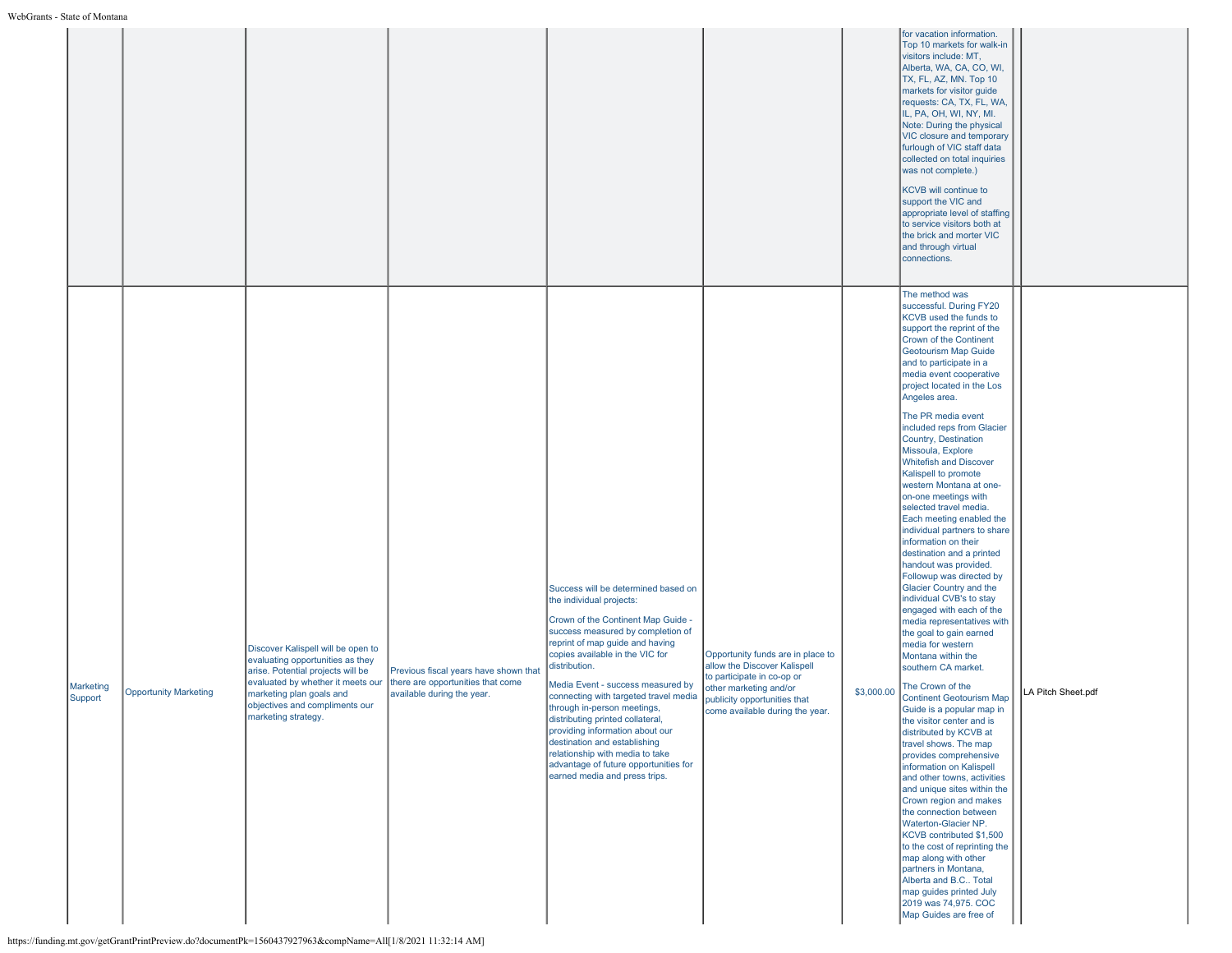# WebGrants -

| - State of Montana   |                       |                                                                                                                                                                                                                                                                                                                                                        |                                                                                                                                                                                                                                                                                                                                                                                                                                                                                                                                                                                                                        |                                                                                                                                                                                                                                                                                                                                                         |                                                                                                                                                                                                                                         |             |                                                                                                                                                                                                                                                                                                                                                                                                                                                                                                                                                                                                                                                                                                                                                                                                                                                                                                                                           |                                          |
|----------------------|-----------------------|--------------------------------------------------------------------------------------------------------------------------------------------------------------------------------------------------------------------------------------------------------------------------------------------------------------------------------------------------------|------------------------------------------------------------------------------------------------------------------------------------------------------------------------------------------------------------------------------------------------------------------------------------------------------------------------------------------------------------------------------------------------------------------------------------------------------------------------------------------------------------------------------------------------------------------------------------------------------------------------|---------------------------------------------------------------------------------------------------------------------------------------------------------------------------------------------------------------------------------------------------------------------------------------------------------------------------------------------------------|-----------------------------------------------------------------------------------------------------------------------------------------------------------------------------------------------------------------------------------------|-------------|-------------------------------------------------------------------------------------------------------------------------------------------------------------------------------------------------------------------------------------------------------------------------------------------------------------------------------------------------------------------------------------------------------------------------------------------------------------------------------------------------------------------------------------------------------------------------------------------------------------------------------------------------------------------------------------------------------------------------------------------------------------------------------------------------------------------------------------------------------------------------------------------------------------------------------------------|------------------------------------------|
|                      |                       |                                                                                                                                                                                                                                                                                                                                                        |                                                                                                                                                                                                                                                                                                                                                                                                                                                                                                                                                                                                                        |                                                                                                                                                                                                                                                                                                                                                         |                                                                                                                                                                                                                                         |             | charge and distributed<br>throughout the Crown<br>region by the COC<br>Geotourism Council and<br>partners. KCVB receives<br>approximately 300 maps<br>for distribution.<br>KCVB will continue to<br>utilize the Opportunity<br>Marketing method to be<br>able to take advantage of<br>opportunities that arise<br>during the fiscal year.                                                                                                                                                                                                                                                                                                                                                                                                                                                                                                                                                                                                 |                                          |
| Marketing<br>Support | Wayfinding            | The existing Wayfinding system<br>needs to be maintained to provide<br>visitors with<br>accurate information presented in<br>a professional manner. Funds will<br>be used for maintenance and<br>replacement of existing signs<br>when necessary due to damage,<br>or when new signs are identified<br>that need to be included in the<br>sign system. | Wayfinding is important for people to<br>make their way through<br>unfamiliar areas because it improves<br>efficiency, accessibility, and decreases<br>frustration, time spent giving or looking<br>for directions, and directs visitors to<br>our amenities and services. When<br>you have a great experience in<br>an unfamiliar place, chances are you<br>were able to navigate your visit<br>easily without much frustration. When<br>you enjoy a visit to a destination you<br>will find yourself wanting to frequent<br>that destination more often.<br>(Importance of Wayfinding,<br><b>Actually We Create)</b> | Success is measured by keeping<br>all signs within<br>the comprehensive wayfinding system<br>in good working order.                                                                                                                                                                                                                                     | The wayfinding<br>signs throughout Kalispell<br>serve to direct visitors<br>to amenities such as the<br>VIC, parks, museums<br>and downtown. Maintenance of<br>the signs is critical to present a<br>good first impression to visitors. | \$4,000.00  | The method was<br>successful. All 68 signs in<br>the city-wide wayfinding<br>system are in good<br>working order as a result of<br>employing this method.<br>During FY20 funds were<br>used to repair one sign on<br>Hwy 93 S which was<br>damaged by a snow plow.<br>KCVB will continue to use<br>the Wayfinding method to<br>maintain existing signs and<br>create new signs as<br>needed.                                                                                                                                                                                                                                                                                                                                                                                                                                                                                                                                              |                                          |
| Marketing<br>Support | <b>Joint Ventures</b> | Discover Kalispell will evaluate<br>available joint ventures as<br>presented by MOTBD and<br>participate in those that meet our<br>criteria and support our marketing<br>objectives.                                                                                                                                                                   | Promotion of Montana is most<br>effective if the DMO's use creative and<br>messaging that supports the Montana<br>brand. Participating in joint ventures<br>opportunities with MOTBD supports<br>that marketing cohesion.                                                                                                                                                                                                                                                                                                                                                                                              | Success measured based on<br>projects:<br>Visa Vue data for Kalispell - success<br>measured by receiving quarterly data<br>from Visa Vue specific to Kalispell<br><b>MOTBD Coop Parent's Magazine, MT</b><br>Inspirational Guide - success<br>measured by print ad included in<br>publication which provides brand<br>awareness for Discover Kalispell. | Participating in joint venture<br>projects enables Discover<br>Kalispell to leverge MOTBD's<br>expertise, resources and reach to<br>meet our marketing segment<br>objectives.                                                           | \$10,000.00 | The method was<br>successful. During FY20<br>the KCVB utilized Joint<br>Venture funds for two<br>projects: subscribed to<br>Kalispell data through Visa<br>Vue and ran a half-page<br>advertorial in the Parents<br>Magazine Montana<br>Inspirational Guide, both<br>as joint venture programs<br>with MOTBD. Visa Vue<br>data provides destination<br>specific spending data by<br>quarter enabling KCVB to<br>better determine target<br>markets per season and<br>where to direct marketing<br>dollars. The MT<br>Inspirational Guide was<br>sent to highly educated<br>family audience as defined<br>by MOTBD and also<br>provided travel guide leads<br>to Discover Kalispell which<br>were fulfilled through<br>Kalispell VIC Fulfillment<br>services.<br>KCVB will continue to use<br>the Joint Venture method<br>to work cooperatively with<br>MOTBD on projects as<br>applicable to our marketing<br>plan.<br>Yes the method was | DiscoverKalispell ParentsAdvertorial.pdf |
|                      |                       | Admin funds include<br>required expenses for operation of                                                                                                                                                                                                                                                                                              |                                                                                                                                                                                                                                                                                                                                                                                                                                                                                                                                                                                                                        |                                                                                                                                                                                                                                                                                                                                                         |                                                                                                                                                                                                                                         |             | successful. Administration<br>actual spending was kept<br>at 20% or less of total<br>marketing budget, m as<br>required by the Rules &<br>Regulations. Budget =                                                                                                                                                                                                                                                                                                                                                                                                                                                                                                                                                                                                                                                                                                                                                                           |                                          |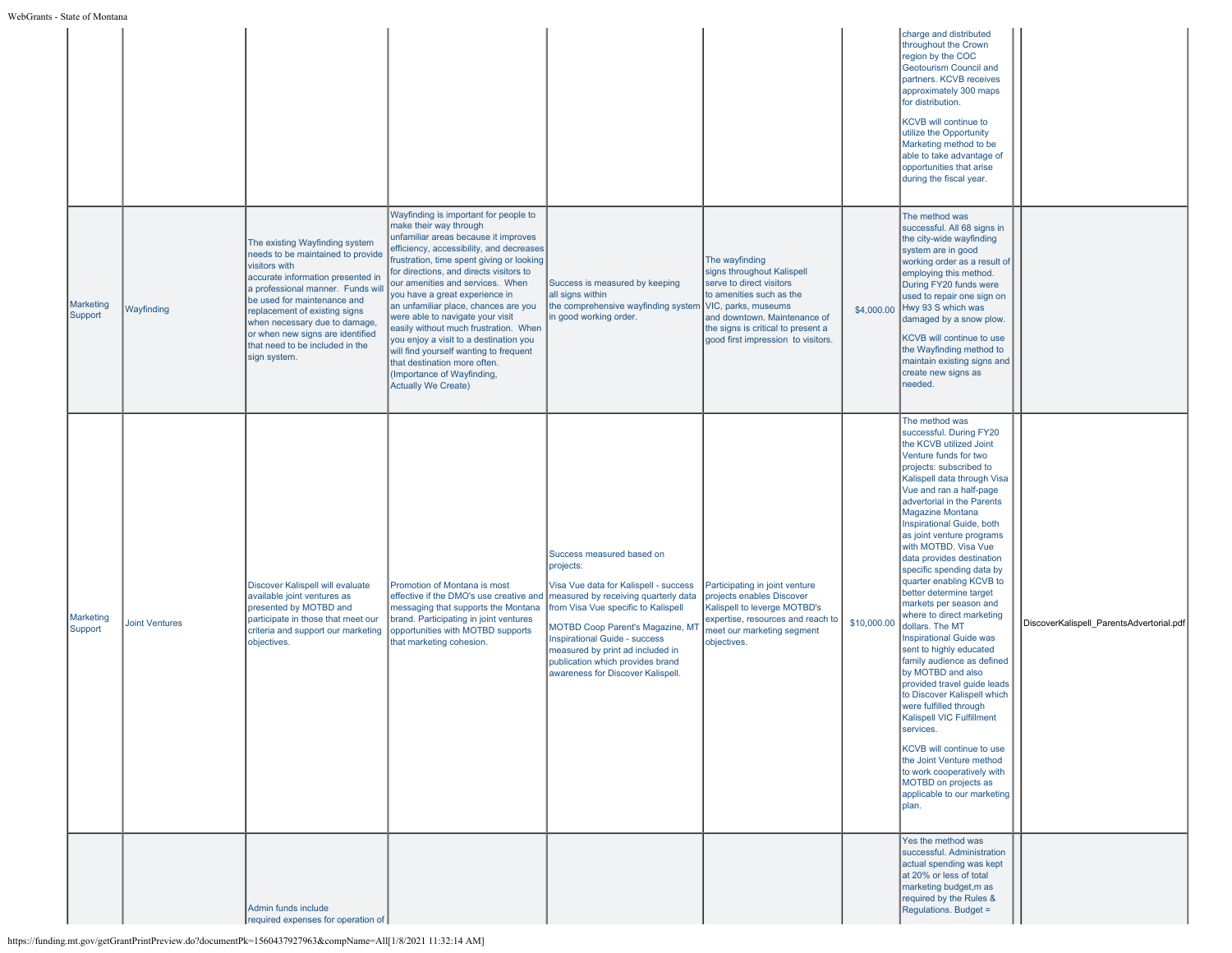| Marketing<br>Support | Administration                           | the KCVB such as rent, supplies,<br>postage, bookkeeping, equipment<br>tech support,<br>janitorial, miscellaneous<br>and employer costs related to<br>staff wages/taxes.                                           | Administrative/operational costs are<br>necessary to successfully operate a<br>business/organization.                                               | Maintain operational costs<br>within established budget.                                                | Operational and staffing costs<br>are essential to operate<br>a business.                                                                                                                                                                                                          | \$21,600.00 | \$21,600; Actual expenses<br>\$22,368.42. FY20 total<br>bed tax recipts =<br>$$157,160.33;20\% =$<br>\$31,432. Administration<br>expenses were kept under<br>the 20% threshold.<br>KCVB will continue to use<br>Administration funds for<br>salaries, office supplies<br>and general business<br>operational support.                                                                                                                                                                                                                                                                                                                                                                                                                                                                                                                                                                                                                                                                                                                                                                                                                                                                                                                                                                                                                                                                                                                                                                                                                                                                                                                                                                                                                       |                                                      |
|----------------------|------------------------------------------|--------------------------------------------------------------------------------------------------------------------------------------------------------------------------------------------------------------------|-----------------------------------------------------------------------------------------------------------------------------------------------------|---------------------------------------------------------------------------------------------------------|------------------------------------------------------------------------------------------------------------------------------------------------------------------------------------------------------------------------------------------------------------------------------------|-------------|---------------------------------------------------------------------------------------------------------------------------------------------------------------------------------------------------------------------------------------------------------------------------------------------------------------------------------------------------------------------------------------------------------------------------------------------------------------------------------------------------------------------------------------------------------------------------------------------------------------------------------------------------------------------------------------------------------------------------------------------------------------------------------------------------------------------------------------------------------------------------------------------------------------------------------------------------------------------------------------------------------------------------------------------------------------------------------------------------------------------------------------------------------------------------------------------------------------------------------------------------------------------------------------------------------------------------------------------------------------------------------------------------------------------------------------------------------------------------------------------------------------------------------------------------------------------------------------------------------------------------------------------------------------------------------------------------------------------------------------------|------------------------------------------------------|
| Marketing<br>Support | Fulfillment/Telemarketing/Call<br>Center | Phone, postage and supplies<br>to fulfill visitor information requests<br>through the Kalispell<br>VIC. Fulfillment piece is the<br>Kalispell Visitor Guide and other<br>niche brochures and maps<br>as requested. | In 2018 935 fulfillment packets were<br>requested, a 46% decrease of 2017<br>primarily due to increased number of<br>online downloads of the guide. | Measure the total number of inquiries<br>to VIC and number of visitor<br>information packets requested. | A visitor information center is<br>the first point of contact<br>for many visitors. It is important<br>to have the operations<br>and staffing in place to answer<br>questions and send requested<br>information to keep<br>the potential traveler engaged<br>with our destination. | \$4,300.00  | The method was<br>successful. VIC and other<br>visitor information services<br>continue to be an<br>important and effective<br>way to reach travelers<br>interested in a destination.<br>A total of 14,123 inquiries<br>were received by the VIC<br>in FY20. That included<br>4,416 vacation information<br>requests, a 85% increase<br>over FY19. Fulfillment of<br>those requests included<br>mailing a Kalispell visitor<br>guide and maps or niche<br>brochures if requested.<br>VIC coordinator also sends<br>followup postcards to VIC<br>guests keeping them<br>engaged with our<br>destination. Once the<br>COVID-19 pandemic hit, a<br>sticker reminding in-market<br>and potential visitors about<br>health and safety<br>guidelines was adhered to<br>each visitor guide.<br>The 2020 Kalispell Visitor<br>Guide (available beginning<br>March 2020) is a self-<br>mailer which reduces<br>supply costs, eliminating<br>the need for an envelope,<br>and reduces postage as<br>during certain times of the<br>year the guides can be<br>mailed as bulk mail.<br>Fulfillment funds were also<br>used to deliver Kalispell<br>visitor guides to rack<br>locations managed by<br>Certified Folder in their<br>Missoula/5 valley market.<br>A total of 4,000 guides<br>were distributed between<br>December and June. This<br>distribution method is<br>utilized when it is<br>determined that we have a<br>surplus supply of guides at<br>the end of the year (prior to<br>release of new guide).<br>KCVB will continue to use<br>fulfillment services through<br>the VIC staff to service<br>requests for visitor<br>information. It is to be<br>determined whether we will<br>contract with Certified<br>Folder in FY21 for quide | FY20 Kalispell VIC Fulfillment Summary<br>Report.pdf |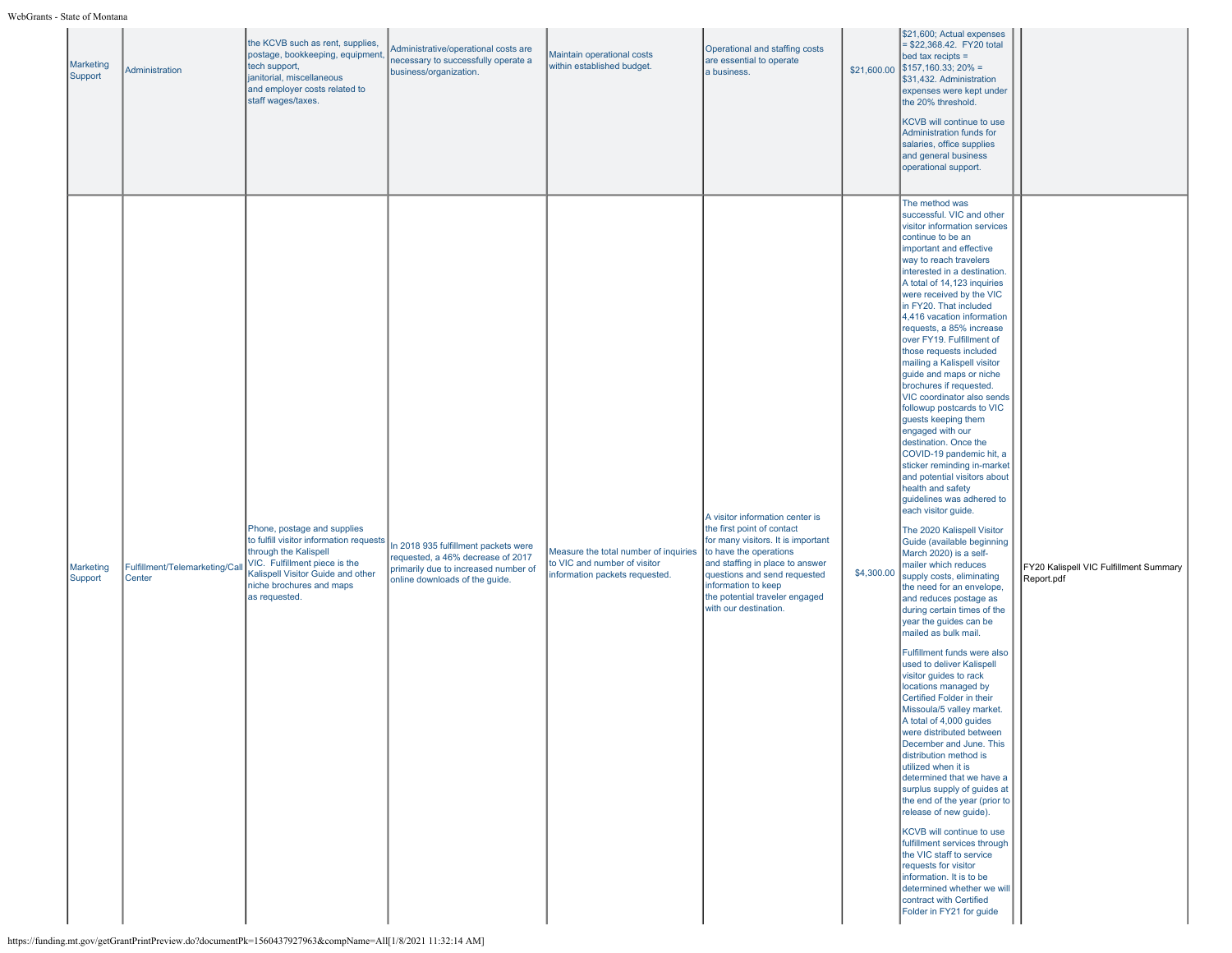|                      |          |                                                                                                                                                                                                                                                                                                                                                                                                                                                                         |                                                                                                                                                                                                                                                                                                                                                                                                                                                                                                   |                                                                                                       |                                                                                                                                                          |              | distribution.                                                                                                                                                                                                                                                                                                                                                                                                                                                                                                                                                                                                                                                                                                                                                                                                           |                                                     |
|----------------------|----------|-------------------------------------------------------------------------------------------------------------------------------------------------------------------------------------------------------------------------------------------------------------------------------------------------------------------------------------------------------------------------------------------------------------------------------------------------------------------------|---------------------------------------------------------------------------------------------------------------------------------------------------------------------------------------------------------------------------------------------------------------------------------------------------------------------------------------------------------------------------------------------------------------------------------------------------------------------------------------------------|-------------------------------------------------------------------------------------------------------|----------------------------------------------------------------------------------------------------------------------------------------------------------|--------------|-------------------------------------------------------------------------------------------------------------------------------------------------------------------------------------------------------------------------------------------------------------------------------------------------------------------------------------------------------------------------------------------------------------------------------------------------------------------------------------------------------------------------------------------------------------------------------------------------------------------------------------------------------------------------------------------------------------------------------------------------------------------------------------------------------------------------|-----------------------------------------------------|
| Marketing<br>Support | Research | Kalispell CVB subscribes to the<br>Tourism Sentiment Index data<br>from Destination Think, Funding<br>will enable us to receive our<br>second report which covers online<br>conversations about Kalispell<br>during 2018, conversations that<br>indicate traveler's perceptions of<br>Kalispell's tourism product and<br>provides feedback on the<br>strengths and weaknesses that<br>can have an impact on a potential<br>traveler's perception of our<br>destination. | Market research consistently shows<br>that word of mouth is and always has<br>been the predominant influence on the<br>travel decision-making process. In the<br>world of online and digital<br>communication, peer-to-peer<br>conversations are one of the most<br>trusted sources of information for<br>selecting travel destinations and<br>determining which experiences to try.<br>Capturing the sentiment of word of<br>mouth is a powerful way to monitor the<br>success of a destination. | Success will be measured by<br>receiving the report and utilizing the<br>data in marketing decisions. | Marketing strategy must be<br>based on data, both data from<br>current and past visitors to<br>Kalispell as well as our<br>competitive set destinations. |              | The method was<br>successful. In FY20 KCVB<br>acquired the 2018 Tourism<br>Sentiment Index report<br>from Destination Think<br>which focuses on<br>conversations about<br>Kalispell and connected<br>tourism region and gives<br>Kalispell data as compared<br>to competitive destinations.<br>Tourism sentiment score is<br>la measure of a<br>destination's ability to<br>generate positive word of<br>mouth about its tourism<br>\$5,000.00 offerings. Data enabled<br><b>KCVB</b> to determine<br>effectiveness of<br>promotions of downtown<br>core area, how travelers<br>view our accommodations<br>and outdoor recreation<br>lassets.<br><b>KCVB</b> will continue to use<br>the research method.<br>determining which<br>research product to<br>purchase that will best<br>inform our marketing<br>strategies. | Sample of TSI Research Report 2018<br>Kalispell.pdf |
|                      |          |                                                                                                                                                                                                                                                                                                                                                                                                                                                                         |                                                                                                                                                                                                                                                                                                                                                                                                                                                                                                   |                                                                                                       |                                                                                                                                                          | \$145,000.00 |                                                                                                                                                                                                                                                                                                                                                                                                                                                                                                                                                                                                                                                                                                                                                                                                                         |                                                     |

# *Markething Method Evaluation Attachments*

| <b>Attachment 1</b>  | Kalispell FY20 Budget to Actual Comparison report.pdf      |
|----------------------|------------------------------------------------------------|
| <b>Attachment 2</b>  | FINAL Budget vs Actual FY20.pdf                            |
| <b>Attachment 3</b>  | FY20 Kalispell VIC Fulfillment Summary Report.pdf          |
| <b>Attachment 4</b>  | Discover Kalispell GlacierCountry 4.861x4.75 LonePine2.pdf |
| <b>Attachment 5</b>  | SDM static banner ad.jpg                                   |
| <b>Attachment 6</b>  | 2019 Flathead Valley Map.pdf                               |
| <b>Attachment 7</b>  | 2019 Kalispell Map.pdf                                     |
| <b>Attachment 8</b>  | Retargeting ad winter.png                                  |
| <b>Attachment 9</b>  | COC MapGuide.pdf                                           |
| <b>Attachment 10</b> |                                                            |

# *Marketing Method Budget*

| <b>Marketing Segment</b> | <b>Marketing Method</b> | Bed tax funded budget | Non bed tax funded budget (optional) |
|--------------------------|-------------------------|-----------------------|--------------------------------------|
| Consumer                 | Photo/Video Library     | \$4,000.00            | \$0.00                               |
| Consumer                 | Social Media            | \$3,000.00            | \$0.00                               |
| Consumer                 | Travel/Trade Shows      | \$2,400.00            | \$0.00                               |
|                          |                         |                       |                                      |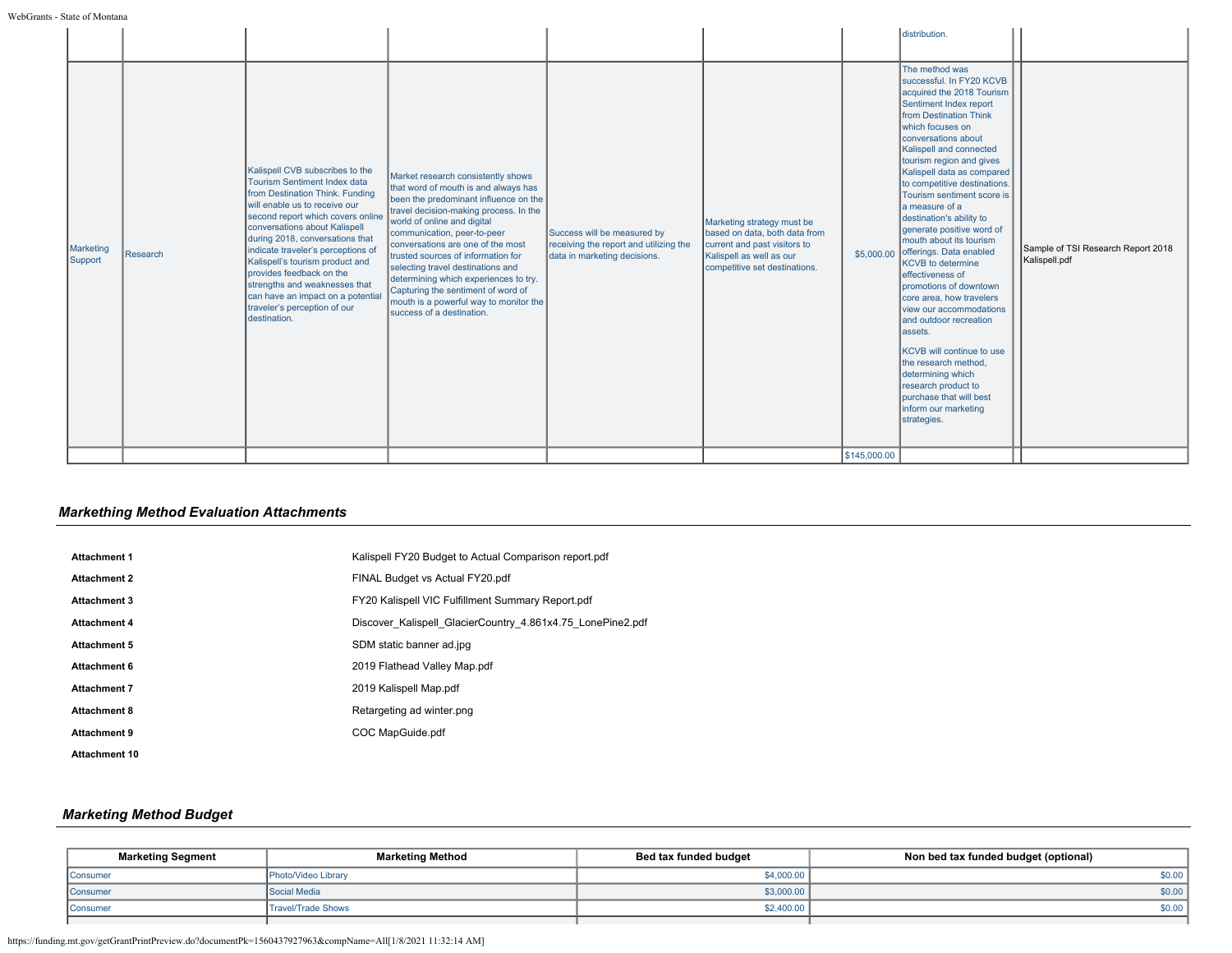WebGrants - State of Montana

| Consumer                 | <b>Printed Material</b>               | \$2,000.00   | \$0.00 |
|--------------------------|---------------------------------------|--------------|--------|
| Consumer                 | Multi-Media Marketing                 | \$28,500.00  | \$0.00 |
|                          |                                       | \$39,900.00  | \$0.00 |
| Events                   | Press Promotions/Media Outreach       | \$250.00     | \$0.00 |
| Events                   | Multi-Media Marketing                 | \$250.00     | \$0.00 |
|                          |                                       | \$500.00     | \$0.00 |
| <b>Group Marketing</b>   | <b>Group Marketing Personnel</b>      | \$12,000.00  | \$0.00 |
| <b>Group Marketing</b>   | Multi-Media Marketing                 | \$6,500.00   | \$0.00 |
|                          |                                       | \$18,500.00  | \$0.00 |
| <b>Marketing Support</b> | Administration                        | \$21,600.00  | \$0.00 |
| <b>Marketing Support</b> | TAC/Governor's Conference meetings    | \$985.00     | \$0.00 |
| Marketing Support        | VIC Funding/Staffing/Signage          | \$39,400.00  | \$0.00 |
| <b>Marketing Support</b> | <b>Opportunity Marketing</b>          | \$6,975.33   | \$0.00 |
| Marketing Support        | Outreach                              | \$1,000.00   | \$0.00 |
| <b>Marketing Support</b> | Wayfinding                            | \$4,000.00   | \$0.00 |
| <b>Marketing Support</b> | <b>Joint Ventures</b>                 | \$10,000.00  | \$0.00 |
| Marketing Support        | Fulfillment/Telemarketing/Call Center | \$9,300.00   | \$0.00 |
| Marketing Support        | Research                              | \$5,000.00   | \$0.00 |
|                          |                                       | \$98,260.33  | \$0.00 |
|                          |                                       | \$157,160.33 | \$0.00 |

# *Miscellaneous Attachments*

| <b>Description</b> | <b>File Name</b>                                                                                                                       | <b>File Size</b>                                          |
|--------------------|----------------------------------------------------------------------------------------------------------------------------------------|-----------------------------------------------------------|
| Pie Charts         | FY20 Pie Charts.pdf<br>the contract of the contract of the contract of the contract of the contract of the contract of the contract of | 402 KE<br>the contract of the contract of the contract of |

# *Reg/CVB Required Documents*

| <b>Description</b>                     | <b>File Name</b>                           | <b>File Size</b> |
|----------------------------------------|--------------------------------------------|------------------|
| Application of Lodging Tax Revenue     | Application for Lodging Tax Revenue.pdf    | 256 KB           |
| Certificate of Compliance              | Certificate of Compliance.pdf              | 268 KB           |
| Certification of Board Action          | Certification of Board Action.pdf          | 308 KB           |
| Pledge of Understanding and Compliance | Pledge of Understanding and Compliance.pdf | 258 KB           |